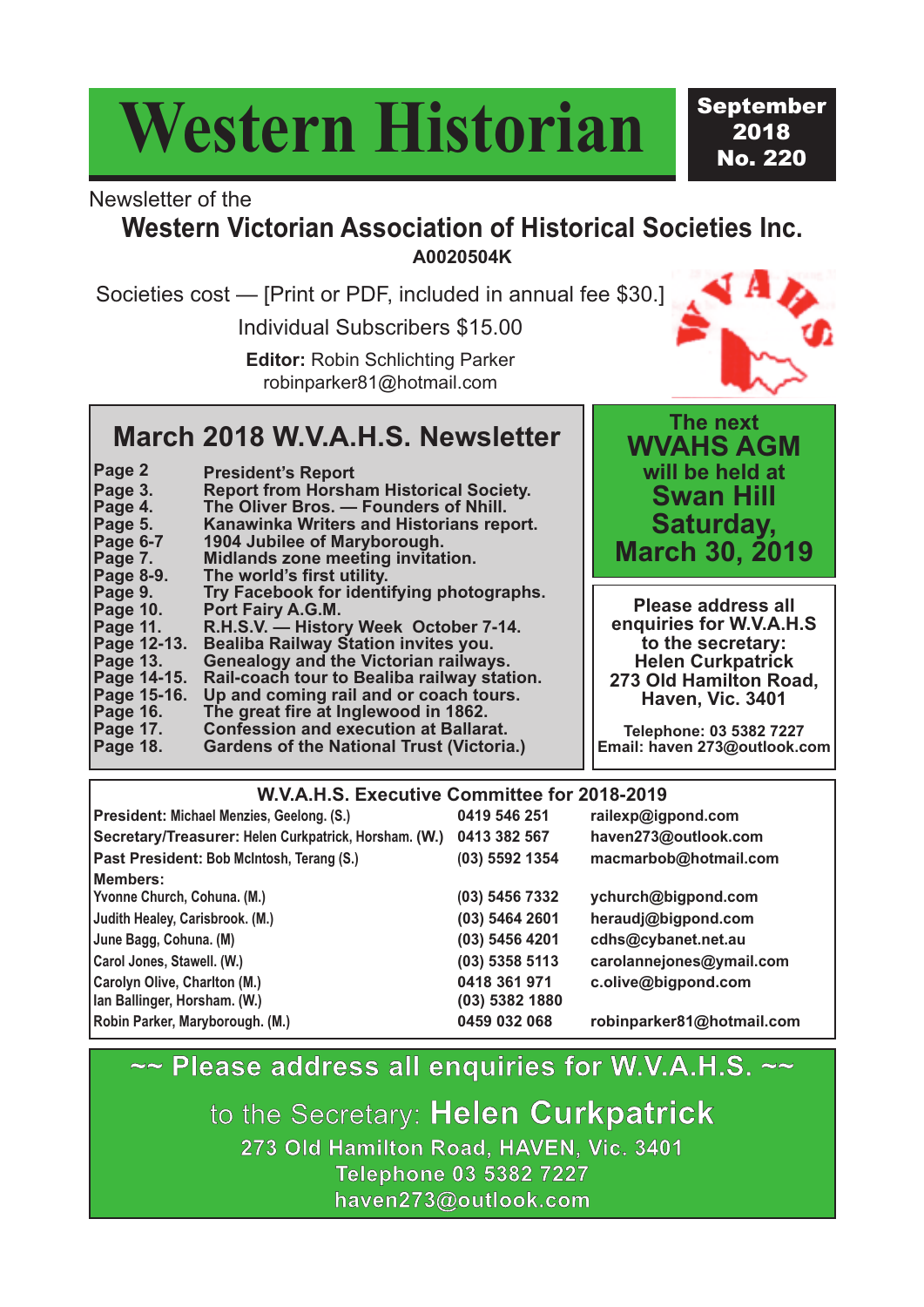| <b>Arapiles</b>         | <b>Ararat</b>           | <b>Ararat Rail Heritage</b> | <b>Balmoral</b>    |
|-------------------------|-------------------------|-----------------------------|--------------------|
| <b>Barham/Koondrook</b> | <b>Birchip</b>          | <b>Boort</b>                | Camperdown         |
| <b>Carisbrook</b>       | <b>Casterton</b>        | <b>Charlton</b>             | <b>Cobden</b>      |
| <b>ICohuna</b>          | Colac                   | <b>Coleraine</b>            | <b>Dimboola</b>    |
| Derrinallum/Lismore     | <b>Donald</b>           | <b>Dunkeld</b>              | <b>East Loddon</b> |
| Edenhope                | <b>Geelong S/W/Rail</b> | <b>Glenthompson</b>         | <b>Goldfields</b>  |
| <b>Halls Gap</b>        | <b>Harrow</b>           | <b>Hawkesdale</b>           | <b>Heytesbury</b>  |
| Horsham                 | Hopetoun                | Inglewood                   | Kerang             |
| Koroit                  | Maryborough             | <b>Minyip</b>               | <b>Mortlake</b>    |
| Nullawil                | Ouyen                   | <b>Port Fairy</b>           | <b>Portland</b>    |
| <b>Pyramid Hill</b>     | <b>Rainbow</b>          | Rupanyup                    | <b>St. Arnaud</b>  |
| Stawell                 | <b>Swan Hill</b>        | Teranq                      | Warracknabeal      |
| Warrnambool             | Woolsthorpe             |                             |                    |

**Note:** Send me your report [to fit half page ONLY] Word documents only, photographs .jpg (Straight emails can't be edited into the Western Historian either becomes unco-ordinated paragraphs)

For the couple of societies who don't have email send a hard copy to the Secretary, Western Historian, 273 Old Hamilton Road, Haven, Victoria 3401. Long reports have to be edited to fit the space and may not contain what you consider to be relevant to your society.

### **WVAHS President's Report**

Spring is here and the next round of zone meetings will soon be taking place. I encourage all member societies to attend. It is encouraging to see how many societies are represented at most of our gatherings.

One thought that I would like all to consider is promotion of local history book sales. Most societies have published numerous books and booklets on aspects of their local history over the years and some bring them along to the zone meetings and the AGM. I have been thinking that we could provide a 'Bookshop' page in this publication where books for sale could be briefly listed with prices and contact details for how to purchase them. I am aware that some bodies are now heading towards publishing information in electronic form (rather

than printed pages) but that can also be catered for. Unless a wider audience are aware of material that has been prepared and is available it often just circulates in the local community.

Most societies have a website, facebook page or other means of communicating what they do and what they have to offer but a page combining information for sale may assist with making it more widely available. Such a page could also be transferred to our own website. On that topic I hope that we may soon finalise improvement of our website and commence to make regular posts on media such as Facebook so that we may use those resources to inform the wider community about our activities.

### **Carisbrook Historical Society books for sale**

Recent books completed by the Carisbrook Historical Society include Old Maryborough Doings in the 1850s, 1860s and 1870s. Articles found in the Maryborough and Dunolly Advertiser in 1917 and 1918 averaging 56 pages. — 3 books \$20 each.

The popular Scribe series of books was a much bigger project of original stories found in the Maryborough Advertiser between 1939 and 1967 from memories of original inhabitants of the district — great reading covering all aspects of life on the goldfields and surrounds.

Books vary in size from 48 pages to 120 pages in size. These books sell from \$20. In excess of 1500 pages in the complete set of Scribe books.

**For orders contact Robin Parker on 0459 032 068 or write to Carisbrook Historical Society 19 Bucknall Street, Carisbrook 3464.**

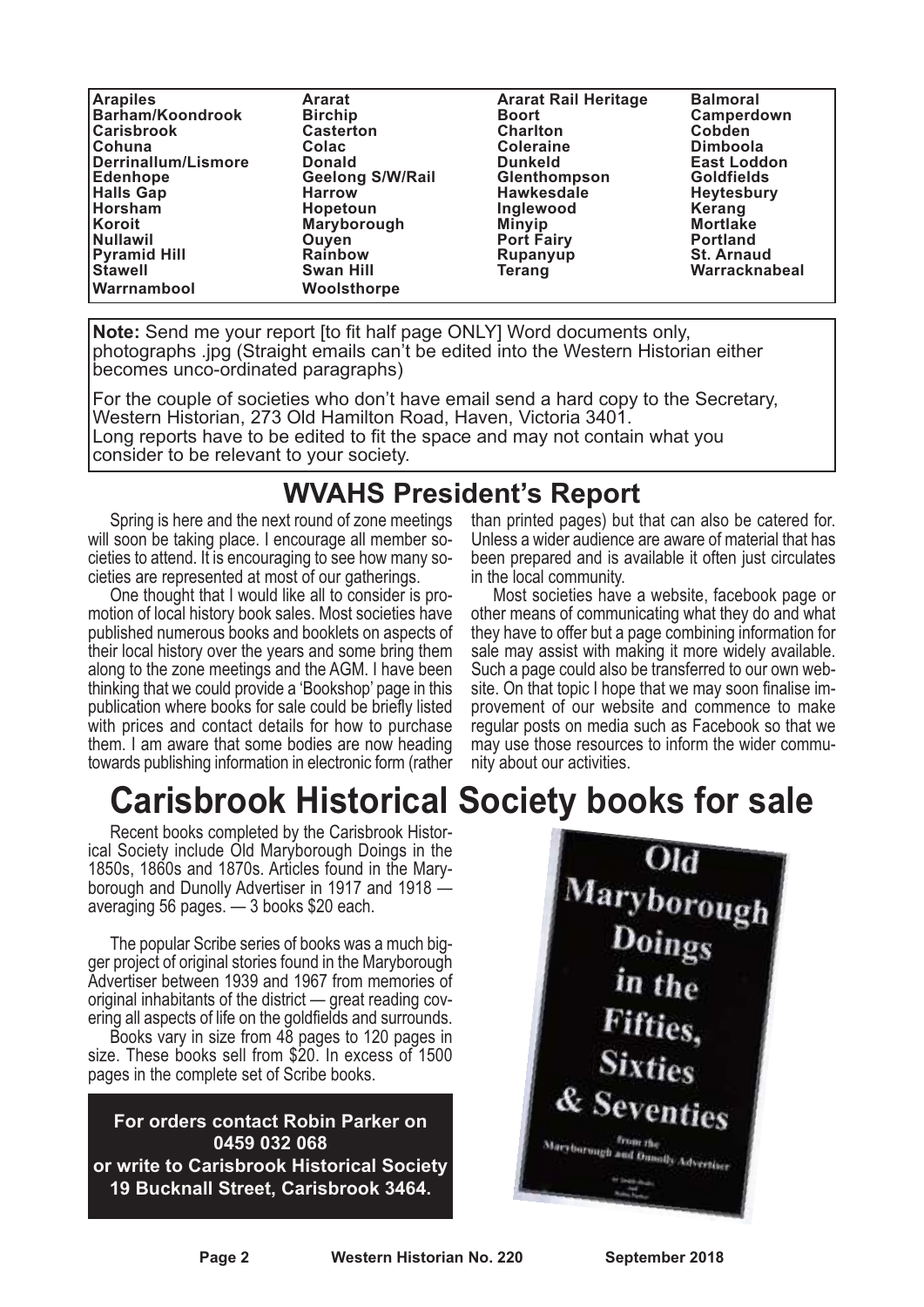# **Report from Horsham Historical Society**

Our databases (Photo, Museum and Library) continue to increase thanks to some dedicated members and volunteers who have been busy scanning and inputting. The Tuesday morning group has been busy organising hundreds of photos ready for computer input. Volunteers — Cheryl Muir and Stuart Bennett have been assisting.

The Society has received a generous donation from the Estate of Clive Smith. Clive was a former President and a valued member. The donation from his daughters — Jennifer Smith and Diane Dale — will go towards the purchase of video equipment, binding copies of the Wimmera Mail Times and other projects. As recognition the Society has named the Computer/Input room - 'The Clive Smith Room'. The plaque will be unveiled at the HHS Meeting on 8th August.

We have been successful in Grants from — The Horsham Sports and Community Club (HSCC) for a video camera and Horsham Rural City Council - Com- munity Development Grant: for binding copies of the munity Development Grant: for binding copies of the<br>Wimmera Mail Times. President Rod Jenkinson was in-<br>terviewed by Glenn Carroll, Manager — Horsham Sports and Community Club about previous grants made to the Society. The HSCC is producing a video of some of the recipient clubs and how they have used

the grants. The Society continues to have projects on the go including a monthly history column in the Wimmera Mail Times. May-July articles include: Church of Christ, Wirraway Aircraft and the Butter Factory.

A current project is assisting the Horsham Show to prepare for their 140th Grand Annual Agricultural Show by allowing them to use our photos, films and video footage for an audio visual production to be screened

**WVAHS Southern zone meeting to be held at Colac History Centre Gellibrand Street Opp. Railway Station.**

**Saturday, October 13, 2018 10am start.**

**WVAHS Midlands zone meeting to be held at Carisbrook Fire Station Cnr. Green and Urquhart Sts.**

**Saturday, October 20, 2018 10am start.**

at the Show in October 2018. The HHS will sell DVDs of the compilation. We are also copying the Show collection and the Lance Trigg collection of photos for our

database and to screen at the Show. The Annual General Meeting (AGM)] was held on Wednesday 11 July with a new committee elected but some familiar faces missing. Thanks to all those mem- bers who assisted during the last twelve months Dino McMillan for conducting the election and Janet Allan for writing the minutes.

### **Warracknabeal Herald April 1914 Golden Wedding Celebration at Beulah Mr. and Mrs. Paul Barbary**

A unique company assembled at the home of Mr. and Mrs. Paul Barbary "Halton House" Beulah on Saturday afternoon April 11th for the purpose of doing honor to the old couple on the occasion of the celebration of their golden wedding. Both Mr. and Mrs. Barbary are very highly esteemed residents having been in the district close on 20 years. They were married at Salisbury, South Australia, on April 11th 1864 by the Rev. W. Nichols. They followed farming pursuits in South Australia, came to the mallee when it was opened up and successfully farmed at Beulah West until four years ago when they retired and settled in Beulah. Their family consists of three sons and seven daughters all of whom are married and they have 32 grandchildren and three great grandchildren. Toasts

suitable to the occasion were honored. The Rev. Green, in proposing the toast of the bride and bridegroom of 50 years' standing referred to the importance of the occasion. Few couples lived to celebrate such an event and it gave him great pleasure to meet all the members of the Barbary family. He wished Mr. and Mrs. Barbary much joy and happiness with God's blessing during the remaining years of their life.

Mr. Barbary feelingly responded on behalf of his wife and himself. He said he felt very proud of this event in their lives and they were delighted to see all their sons and daughters present.

**WVAHS Wimmera zone meeting to be held at Warracknabeal Agricultural Museum Saturday, October 27, 2018 10am start Executive meeting to follow at 12 noon.**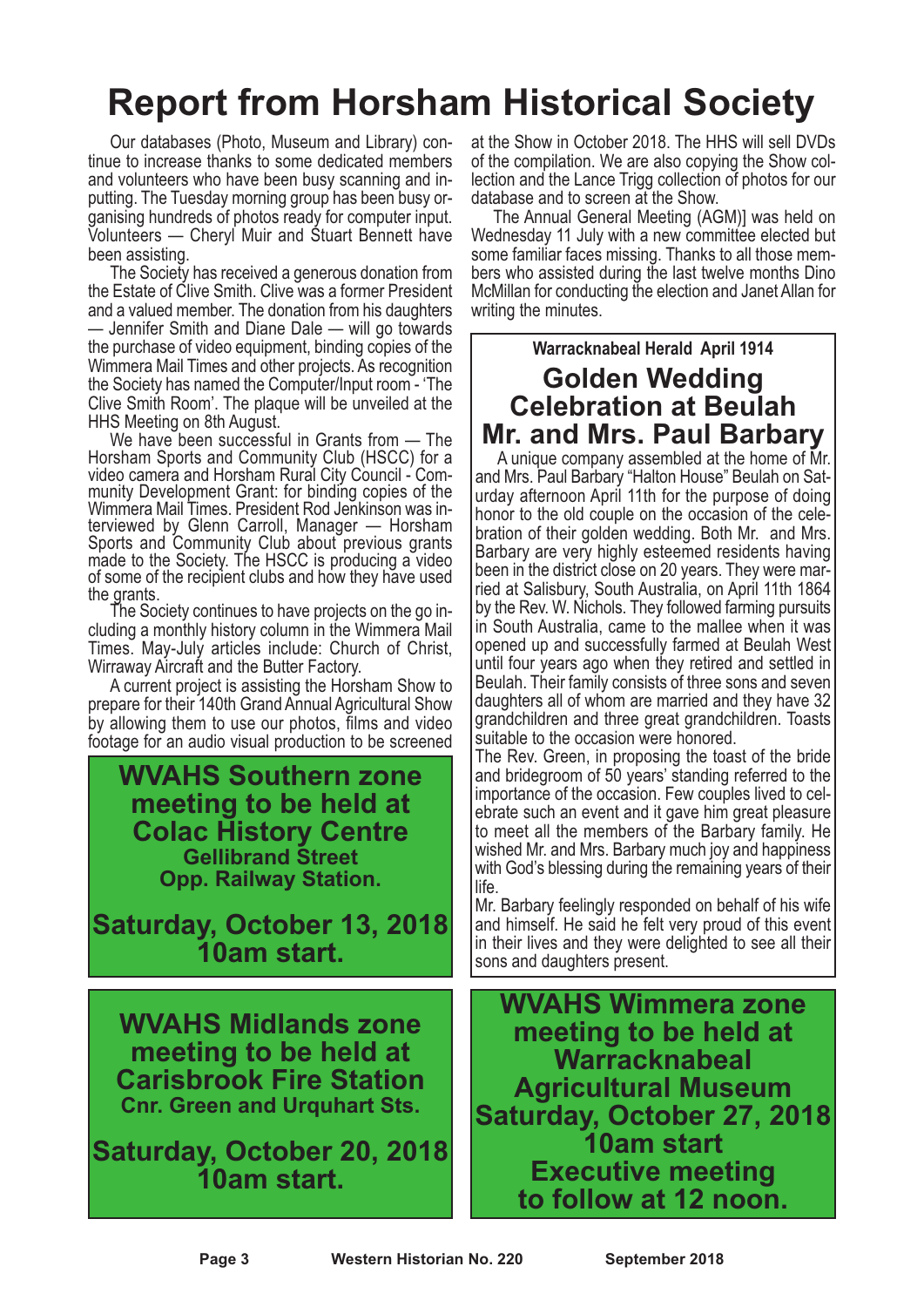### **The Oliver Brothers – Founders of Nhill**

#### **By Jan Liddicut, great great granddaughter of Frank Oliver.**

When John Melbourne Oliver and his older brother Francis (Frank) Henry Oliver applied for a "rural store site" allotment in 1879 and built a flour mill in Nhill they made a strategic decision. There were no mills between Dimboola and the South Australian border and if growers took grain for milling into South Australia they had to pay a Colonial border tax. Until the railway was extended in 1887 it took at least three days to cart grain to Dimboola and up to five to Horsham. It was hot, dusty and arduous work.

So a flour mill half way between the two was a good idea. It was the catalyst for the development of the ever resilient and resourceful Nhill township.

Frank Oliver was born in Sithney, Cornwall in 1837. His father John Duncalf Oliver was a skilled miller in a family of millers and all four of John's sons became millers. He migrated to Adelaide with his wife Maryann and year old Frank in 1838 and their daughter Sarah was born off the coast of Western Australia a week before landing in Gawler Bay. But there were no mills in South Australia until 1842 and in 1840 the family tried their luck in Van Diemen's Land.

There were nine mills in Hobart, but economically, things were grim and in 1844 the family relocated to Melbourne with their second son Frederick Thomson Oliver. They lived in Melbourne for a number of years and welcomed two more sons and another daughter to their family – John Melbourne, Orlando and Susan Annie.

By the time John Melbourne and Frank Oliver settled in Nhill the family had been involved with a number of mills in Port Arlington, Geelong, Mount Bolton, Coghill's Creek, Ararat, Horsham and Longerenong. Frank was the entrepreneur and during the 1870s he also built three grain stores in Ararat, Horsham and

The Olivers believed in the grain growing future of the West Wimmera but, being at the mercy of the sea- sons, grain prices, labour costs, pests, rabbits and wild dogs meant life was economically uncertain. Millers also acted like bankers. Paying farmers in advance for their grain, taking risks and assuming crops would be successful.

The mill built in 1880 at what is now 34 Victoria Street the site of Oliver's Restaurant. <sup>A</sup> three storey tim- ber building with <sup>a</sup> large chimney and <sup>a</sup> slab hut at the rear. The initial licence for the three acre site was taken up in the name of John Melbourne Oliver because Frank Oliver was in financial strife. Until 1884 all advertisements were in John's name but once Frank's bankruptcy was cleared, all advertisements were in his company name — F. H. Oliver and Co.

Within two years the town had a saddler's shop, black smith shops, two butchers, a state school, post and telegraph office, a bank, police quarters and two churches as well as the mill. Frank Oliver in particular was instrumental in the development of the Mechanic's

Institute, a school, the hospital. The Masonic Lodge and the Methodist Church serving on the committees of these organisations. He also led the lobby for the rail- way extension from Dimboola. J.M. Oliver also served on some of these committees but he was more inter- ested in farming his selections.

In 1885 Frank Oliver was elected as Councillor for the new Lowan Shire and was nominated as Shire President. He worked tirelessly for road and infrastructure improvements, rabbit and vermin control and the Nhill Hospital. He worked hand in hand with William MacDonald who, despite his initial scepticism of the mill's development, went on to become a leading light of the town.

In 1886 known as 'the big man in town Frank Oliver again went bankrupt as the Victorian Colonial economy became increasingly fragile and drought hit. A victim of the world wide depression that lasted throughout the 1890s and his own business decisions. Frank Oliver lost everything, left the town and moved to Goroke where he had the role of supervising the building of a new mill and became its first manager.

In 1897 a freak cyclone destroyed Frank's mills in Nhill and Goroke and much of the townships.

In the following years Frank built and managed mills in Cootamundra and Wallendbeen, N.S.W. before the family moved to Western Australia to take advantage of the Kalgoorlie gold rush. He was employed by various business interests to establish community co-operative mills in Northam, Wagin and Geraldton and for a time owned the flour mill in Williams. In total he built 17 mills in three Colonies.

Frank Oliver died in Geraldton on 24 April, 1915. His wife Emma moved to Narrogin to live with their daughter Annie Hoffman. She died on 31 May, 1923. John Melbourne Oliver sold his farm in Nhill in 1903 and with wife Annie moved back to Geelong where Annie died in 1904. John returned to the Wimmera and lived in Horsham where his son, John Duncalf Oliver Jnr was manager of Noske's mill before moving to NSW where he died at John's home in Albury on 23 September, 1916.

Their lives were never easy. Jan has put all of this information into <sup>a</sup> book entitled "Grist for the Mill". She left two copies of this book with the Nhill Historical Society and she plans to leave more copies for sale in Nhill as well.

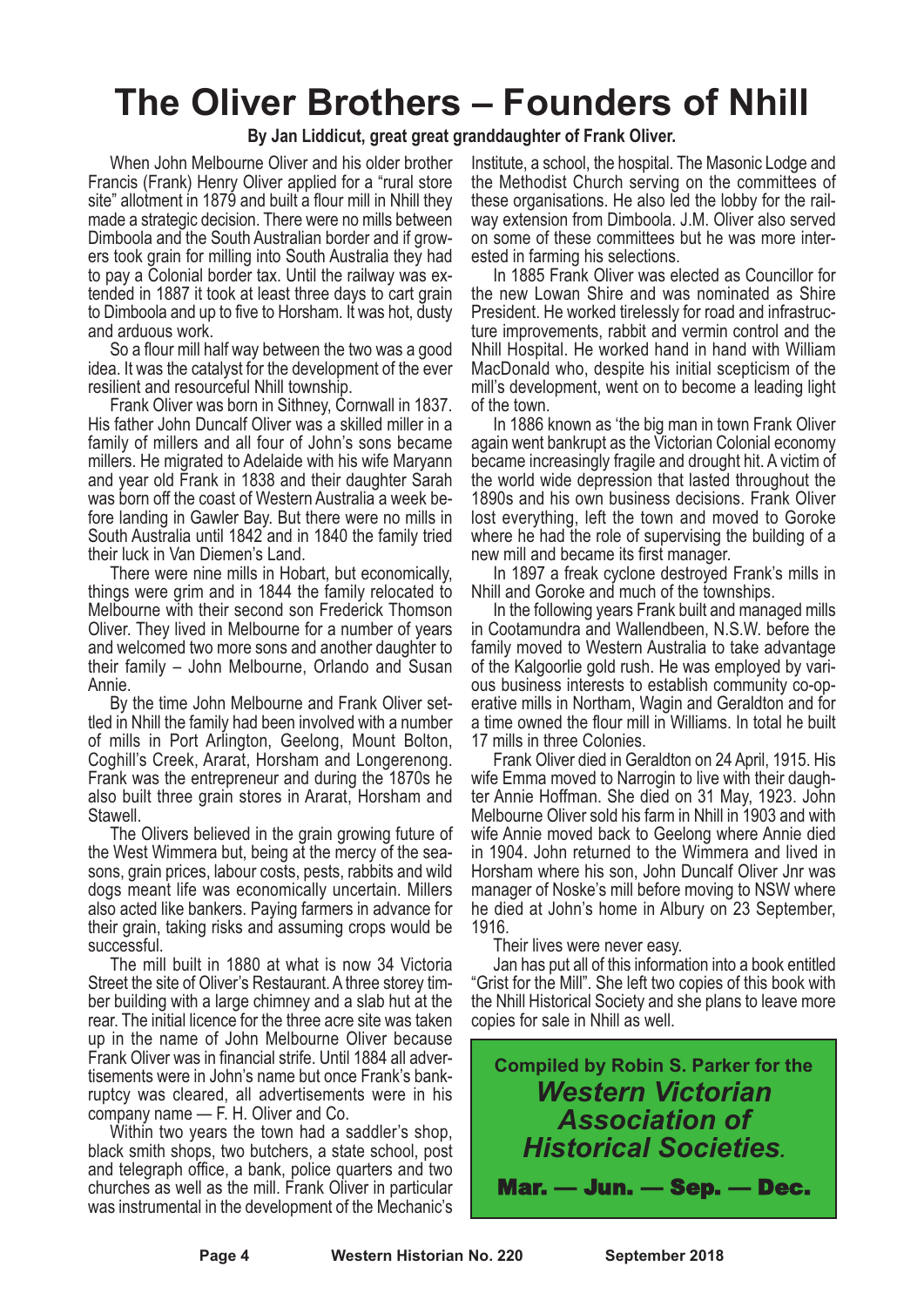# **Kanawinka Writers and Historians report**

On Saturday June 30<sup>th</sup> and July 1<sup>st</sup> 2018. I attended the "Writing the Past" held at Naracoorte Sheep's Back Museum Naracoorte which was both inspiring and educational . Rosalie Triolo (Award winning Melbourne History Educator) spoke on planning a publication project, Liz Harfill (Best Selling author (Almost an Island, Story of Robe, Blue Ribbon Cookbook spoke of background research, reading, organising the material and creating the initial structure of a book.

Anthony Laube (Newpaper Curator, Mortlock Library and Trove Specialist) was most interesting with how writers and historians can get the most from Trove. Marion Hextall was very informative with her comprehensive knowledge of the online sources of value for South Australian and Victorian related research.

The two workshops Saturday and repeated on the Sunday were interesting, informative and interactive along with inspiring.

**Workshop A**.<br>Kristin Weidenbach engaged those present in bring-<br>ing history to life — how to write engaging history, build-<br>ing writing skills covering the tools writers can use. She gave an inspiring address about the challenges and joys of engaging history, current trends in creating non- fiction writing and why it's important to tell local stories.

**Workshop B.** Rosalie Trioli spoke of broadening perspectives featuring a series of practical exercises, exploring diverse perspectives and sources, interpreting material and paying attention to detail considering alternative structures to standard chronological approach.

Judy Murdoch (president of Kanawinka Writers and Historians and Author) spoke of recognising what makes a community individual; looking for cause and effect; and respecting the lives of the people we write about.

There were speakers who spoke about publishing and production. The costs, time-frame and expectations, working with a publisher or self-publishing and open book advice when creating family trees and his- tories.

**What did <sup>I</sup> enjoy the most**.. The two day workshops were very helpful to my personal story writing. I learnt how important it is for future generations to write the past. Don't rely on memory cameras, interviews, newspapers and oral histories are best. Always find the fact not the fiction when producing non-fiction stories. To cap off the two days <sup>I</sup> was in- trigued, inquisitive, excited to have <sup>a</sup> tour of the World Heritage Blanche Cave by Geologist Ian Lewis. In chapter 6 of J.C Hamilton's — Pioneering Days in Western Victoria — [My great great grandfather] speaks of the petrified Aborigine in the cave. My curiosity is why when one has a tour of the cave it's not spoken of un-<br>less a tourist who has knowledge of him asks the question? What of the missing Aboriginal was found and lost again. Around 1861 Father Julian Tennison Woods, a priest, geologist and naturalist found the body and

wrote a book "Geological Observations" but before the book was printed the body was stolen and was later found in Mt. Gambier. It was returned to the cave to its original resting place but enclosed behind bars, by 1862 he was stolen again and exhibited in Sydney. The ex- hibition never lasted long and then he popped up in the Mme. Tussaud's exhibition London. In 1868 the body was sold at auction in England. Nothing more is recorded of the body. However when the Aboriginal cricketers visited England in 1868, one of the team named "Tiger" *(Bonmbarngeet*) claimed to be a son of the dead Aborigine. The intriguing label of "*Petrifica- tion*" was nothing more than journalistic sensational- ism. The bars where the Aborigine was found remain secured to the spot in the Blanche Cave today. It worth a tour for those interested. It certainly interested me with my recent book "Bringalbert Bat and Ball" and the Aboriginal Cricketers of 1868.





**Go to page 12 for details. Come and make a day of it.**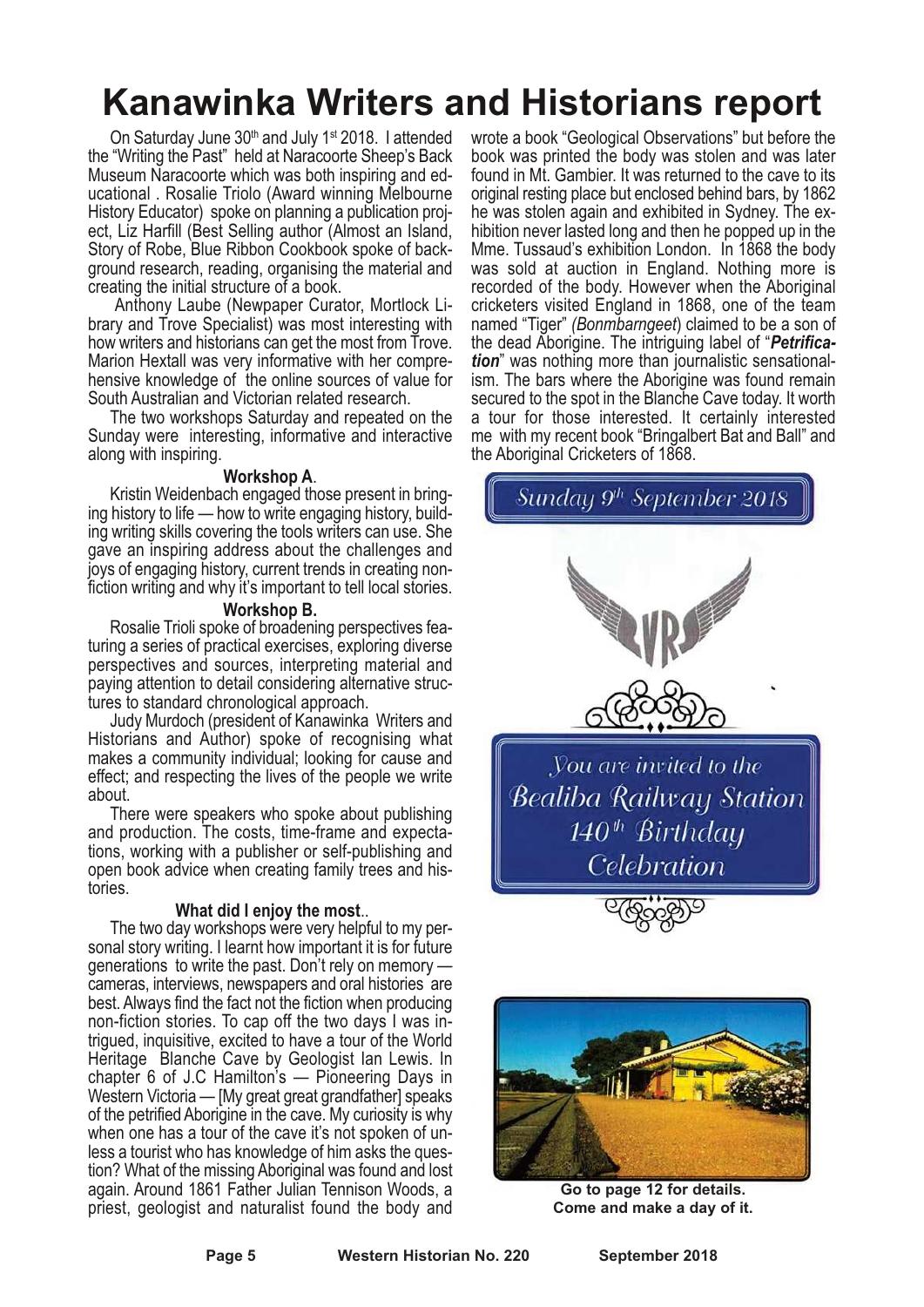# **MARYBOROUGH'S JUBILEE — EARLY DAYS ON SIMSON'S DIGGINGS.**

#### **From the Melbourne Argus, Saturday May 21, 1904**

Maryborough will celebrate the jubilee of its foundation in July. It is just 50 years since gold was discovered on Simson' run. The news spread quickly and, in a few months 50,000 diggers were on the field, a canvas town sprang up as if by magic and Maryborough's career began.

We are left in no manner of doubt as to how the town received its name. In the town clerk's office is a neatly written letter, still well preserved, though 50 years old which explains this. It is dated "Camp, Marybor-<br>ough, 10th July, 1854" and addressed to Mr. Macna-<br>mara, Melbourne.<br>After friendly greetings, the letter proceeds: - "I have

been a sort of itinerant commissioner for the past five months knocking about from stations on the gold-fields. <sup>I</sup> am just after forming <sup>a</sup> new camp of my own to which I have given the name of Maryborough and expect to

be fixed here for some time." The writer was Commis-<br>sioner James Daly.<br>The borough council, which is arranging for the ju-<br>bilee celebration, has received several interesting his-<br>toric relics of the early history of the is a copy of the circular issued by the first vigilance committee formed for maintaining law and order on the field. It sets out that ''the committee is not in favour of lynching''! Members of the committee were required to promptly report bad characters who might be met with and stand by each other in time of need. The document was forwarded by Mr. Charles Tattam of South Yarra who was a member of the committee. Mr. Tattam wrote as follows:- ''When you have read the names of the committee there may be some alive you know which I hope there is, besides myself. The D. H. McDonald may be Dr. McDonald who I believe is living at Sale. He is a Canadian and was an active man in the early days. Dr. Barrett broke his neck when 'Nobbler' fell. He lived several days in great agony. Dr. F. H. I. Laidman, who was digging or shepherding a claim at the time, came into Maryborough and attended to Dr. Barrett until he died. Three diggers, a doctor, and two others who came from Mount Moliagul to the White Hills were the real openers of Maryborough.

They were there several months before they were discovered. Mr. Hector Norman Simson frequently had a talk with them. They always said they were not doing much. They kept a matchbox with a little gold in and showed that. Simson said. 'You would never waste your time here for that little gold.' He then put up a notice on the bridge 'This way to the new goldfield.' At the first of the rush some new chums had come up from Mel- bourne straight from the ship'. All ships brought mails then. I immediately walked down to Melbourne as my letters were addressed to the post office Melbourne and walked back with my letter which I have yet. It has a postmark on it. That was before envelopes came into use."

The president of the vigilance committee was Mr. D.<br>K Campbell, the treasurer, Mr. Burchett and the mem-<br>bers of the committee Messrs. J. P. Armstrong, Barne-<br>don, Dr. Barrett, H. Benjamin, Bingay, C. Cameron,<br>Campbell, R. M. Mitchell, T. Norton, E. Prince, Ritchie, Roberts, Solomon, B. Spears. Stephenson, Dr. Stilwell, Triggs, A. Wills, and Wingfield.

A hospital was established in Maryborough's first year of its existence. It was a crude slab structure with a canvas roof and earthen floor and provided 11 beds. Dr. Robert Dunn became surgeon in 1857 and retained the position until 1902 — a long unbroken record of 44 1/2 years. He is still a resident of Maryborough and his reminiscences of the early days are deeply interesting.

''When I took charge of the hospital," he said during a recent chat, "I had just got my diploma. My life's work has been put in here and I have seen many changes both in this district and in the state. There was no other hospital then outside of Ballarat, and we used to receive cases from the surrounding diggings right away up to Pleasant Creek (as Stawell was called in those days), Ararat, and Avoca.

They were mostly broken limbs, not infrequently broken backs and burns. Tents so easily caught fire. The hospital was a slab-sided building with a canvas roof and fly. The earthen floor was covered with a bit of matting. My quarters were a slab hut of two rooms, lined with hessian. The bedroom was just about big enough to hold the bed. The slabs warped and gaped so that I could see what was going on in the street when lying in bed. I managed in time to plaster up the cracks with clay. You had to help yourself in those days. I remember a laughable incident in connection with my house decoration. Mr. (afterwards Sir John) O'Shanassy a great political gun at that time had promised to visit the town and as the hospital was one of the showplaces, I knew he would be brought to see us. I thought my quarters looked rather shabby so I bought some gay wallpaper — a bright green, by the way — as a compliment to 0'Shanassy. I got the help of a ginger-beer manufacturer who had been a paperhanger and we got to work in great style on the job. We had got the walls done and then cut out the ceiling and had it all pasted together on a couple of rickety tables on which we were mounted ready to put it up when a great shout arose in the street that the cavalcade which had gone out to meet the visitors were streaming in across the lead.

In our haste to get a look we crashed through the tables with the pasted paper on top of us. We had to pick it off in bits, and as all the shops were closed, we had to make the best of it. In spite of the mishap I thought the rooms next morning looked rather swelly.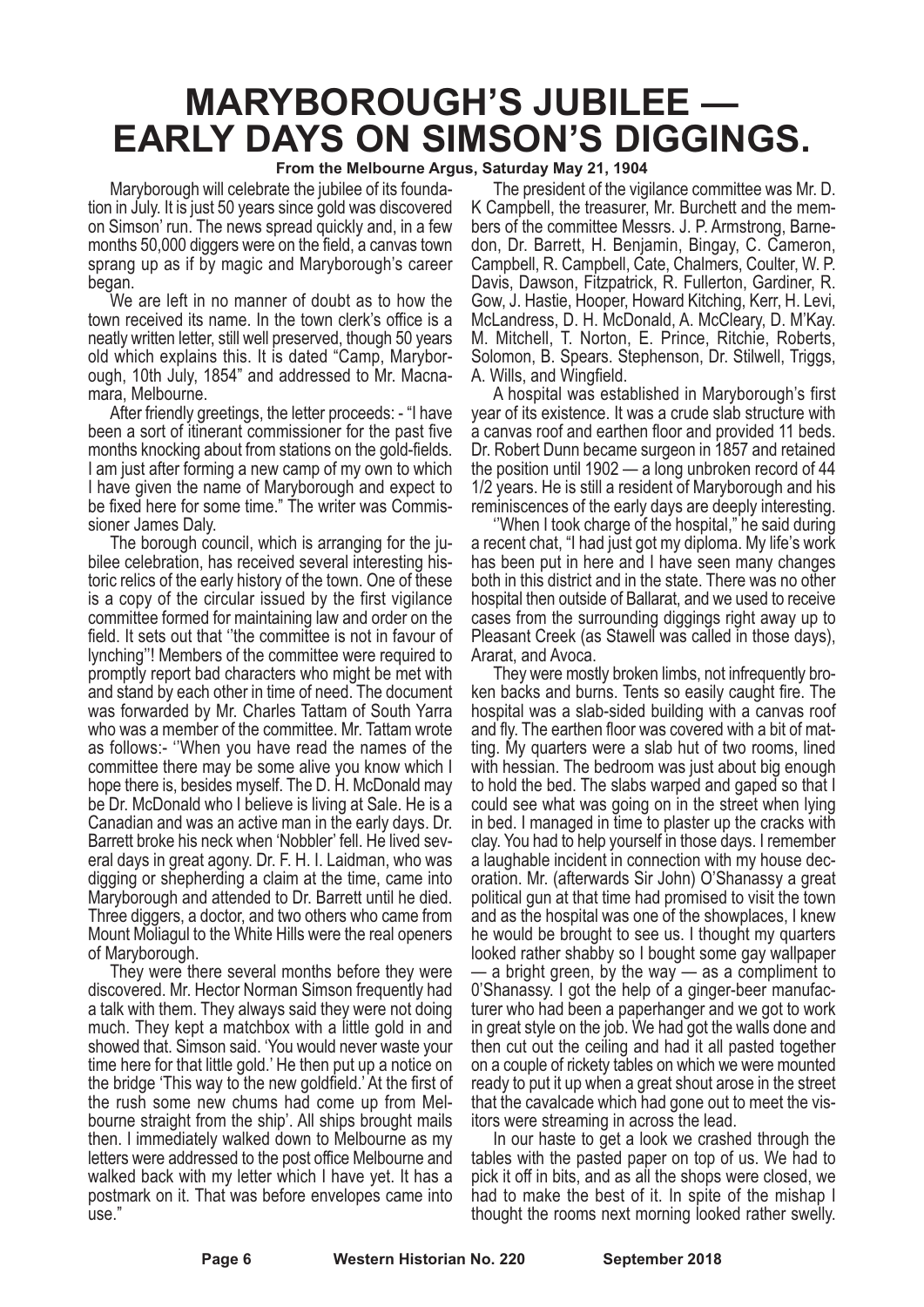O'Shanassy after inspecting them thought so too!<br>The district became a municipallity in 1857 and it re-

ally acquired this distinction through a curious mistake of the Government. Some time previously De Pas Bros. had established a grocery business (which the late Mr. 'Mat' Mitchell managed.) They had applied for and obtained from the public offices in Melbourne a wine and spirit license. But soon after the license was issued the Government officers found that a license could not be issued in a district that was not within a municipal boundary. They wanted the license returned but De Pas Brothers would not give it up. In the end the difficulty was got over by proclaiming the district a municipality. Mr. Alexander McLandress was the first mayor."

One of the early municipal councillors, Mr. T. Casey, is still hale and hearty, and still in office. Mr. Casey was elected in 1859 and, with one short break of a year he has sat at the borough council table ever since and has thus a record of 44 years service. When the fire brigade was established in 1861 he was elected first captain and has held the position without a break to the present time.

"I am a Canadian" said Mr. Casey "and shortly after my arrival in Victoria I made my way up to Maryborough arriving here at the end of  $1854 -$  the year the rush took place. There were between 50,000 and 60,000 diggers on the field. The whole town was canvas and it was a lively centre. The road up through the Black Forrest to Castlemaine and then on to here was streaming with traffic — coaches, drays, waggons, wheelbarrows and foot passengers. Freight was £10 per ton from Melbourne and flour was at famine prices. Mutton however was cheap. The whole population lived on damper and mutton before the bakeries sprang up.

Water had to be carted from the Deep Creek at Carisbrook five miles away and sold at 1/6 a bucket. The lead extended over eight miles. A great deal of it was surfacing and very rich gold was obtained. The great drawback was want of water. The wash-dirt had to be stacked till rain came or carted to the creek at Carisbrook. The population was unstable and continually shifting.

Rushes broke out all over the place. At night a rumour would come that gold had been found in some distant gully and in the morning hundreds of tents were folded and their owners streamed off to the new find. Then they would surge back again just as suddenly. Doctors, lawyers professional men, business men, clerks, labourers, all sorts and conditions were out with pick and shovel, hunting for gold.

One of the stirring incidents of the early days was the capture of Black Douglas the bushranger. He was taken by the diggers some miles out and brought into the town. A big police camp had been formed in the town for the gold escort. The four horse coach which carried the gold was flanked with a line of mounted

Travelling in those days was slow and mostly by waggons. Men preferred to walk and thought of tramping to Melbourne and back. I did the journey in this way on several occasions. Our town remained under canvas for a considerable time. There was nothing else to build with. The surrounding country was covered with a fine forest of ironbark but it did not split into good shingles or building timber. At Ballarat the shingling industry became quite an important one as the timber there was suitable for the purpose."

### **Midlands zone meeting invite**

**Carisbrook Historical Society invites members to attend the Midlands zone meeting to be held at the Carisbrook Fire Station on October 20, 2018.**

**Meet and greet at 10am followed by meeting at 10.30. A tour of the town's places of interest will follow the meeting for those interested.**

**Lunch can be provided at the Britannia Hotel, Green Street Carisbrook at members expense.**

*As the current editor of the Western Historian I am seeking articles of up to a half page on what is happening in your society or articles from your area of historical interest.*

*Please contact Helen Curkpatrick on haven273@outlook.com or write to 273 Old Hamilton Road, Haven 3401. In word preferred and any photos in jpg format.*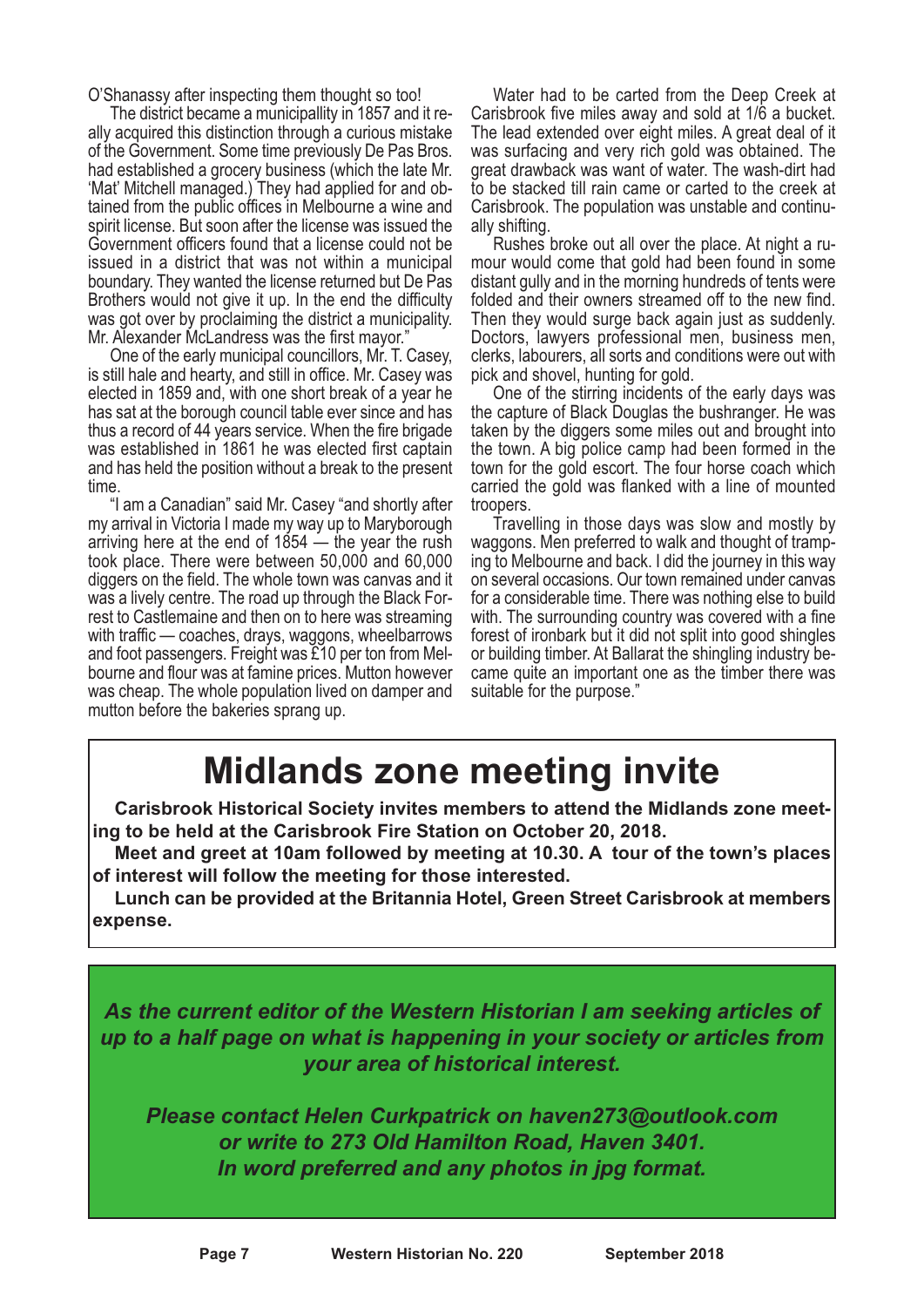### **The world's first utility built in Geelong**



**This 1930 Ford Model A Utility was one of several prototypes produced by Ford Australia in 1932.**

When the Maryborough Advertiser researched the story on Daryl Maffescioni's ZA Ford Fairlane it didn't take us long to discover Daryl's love of all things Ford

and his knowledge on virtually any Ford product. One particular vehicle in his collection has <sup>a</sup> huge historical significance — both to Ford Australia and the

In 1932 a farmer's wife wrote to Ford Australia com-<br>plaining she was fed up with arriving at church on Sun-<br>day because the family had to ride to church on a farm truck.

According to records back in 1932 banks would only lend money to farmers for farm trucks — not for the pur- chase of <sup>a</sup> car. "Her request was simple" Daryl said. "Why don't you build people like us <sup>a</sup> vehicle to go

to church in on a Sunday and which can carry our pigs<br>to market on a Monday?"

Her letter arrived on the desk of Ford's managing



**A beautifully restored Model T Ford delivery van. This is one of identical vehicles restored by Daryl Maffescioni.**

director Hubert French who, instead of dictating a polite dismissal letter, passed it on to sales manager Scott In- glis.

He, in turn, passed it to the plant superintendent Slim Westman and the two of them took it to Ford Australia's design department which (in 1932) consisted of one man. Lewis Thornet Bandt was 22 years old and had already been singled out for bigger things from Ford.

"Lewis Bandt was born in Moonta, South Australia

and he has family at Redbank near Avoca" Daryl said. "He, like countless others in this country through

their skill and ideas have made <sup>a</sup> difference." Bandt told Inglis and Westman that he could design a vehicle to double as a farm workhorse and a weekend touring vehicle. On <sup>a</sup> <sup>10</sup> metre blackboard Bandt began sketching

the front, side and rear elevations and, when seen by superintendent Westman some weeks later was told to

Daryl's vehicle (featured on this page) was one of

those prototypes built by Bandt in 1932. "The prototypes were made from 1929-30 Fords" Daryl said. "They were born on <sup>a</sup> <sup>112</sup> inch wheelbase with <sup>a</sup>

cargo payload of <sup>1200</sup> pounds. They were the very first vehicles of their type with an all weather cabin."

On seeing the prototypes Scott Inglis authorised a start up production of 500 vehicles.

"The very first production Ford utilities came off the Geelong line in 1934."

"That farmer's wife letter led to the birth of the

The utility was initially viewed as a luxury but was quickly accepted and is now viewed as a necessity of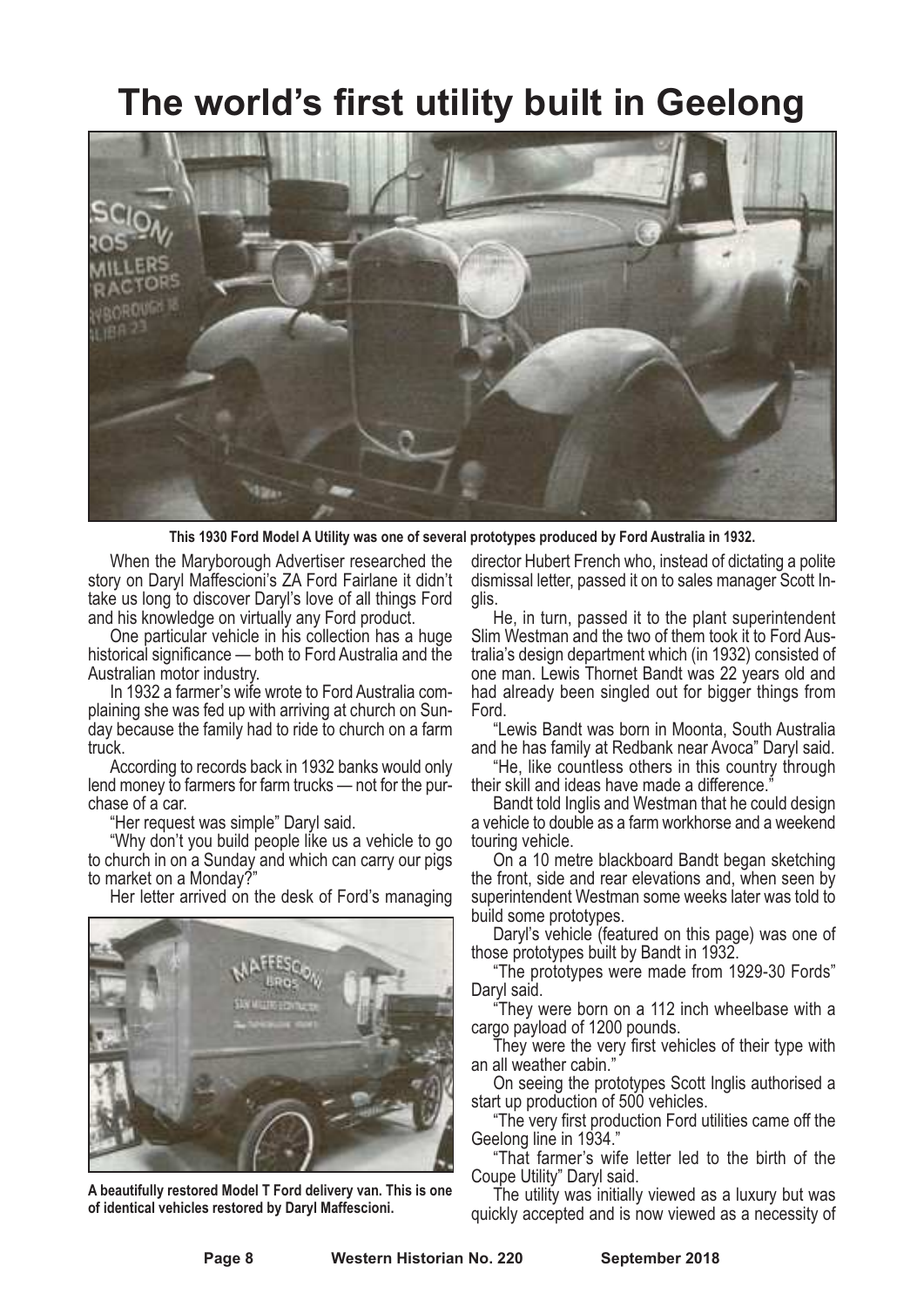life for farmers and tradesmen around the world.<br>
According to Daryl "the Americans call them pick-<br>
ups and we call them utes."<br>
Lewis Bandt remained with the Ford Motor Com-<br>
pany until his retirement in 1976.<br>
In March

Looking through Daryl's large collection of photo-<br>graphs and memorabilia is a small booklet that was pro-



**All Ford vehicles restored by Daryl carrying the business name, Maffescioni Bros. — Bernie, Albert, Jack, Dave and Lou whose father Bernardio (Bernie) Maffescioni started the saw milling business at Bealiba during the late 1800s.**

duced entitled "Ford Australia Rules and Regulations". This little book belonged to <sup>a</sup> Ford employee Daryl

said. "Every Ford employee got one because it sets out

every regulation that had to be followed by workers at Ford<sup>"</sup>

It sets out when work was to start, meal breaks, overtime, holidays and punching the time clock. "Ford was one of the biggest companies in the world

so everything was done professionally based on the American model."

Daryl produced some photographs of a Model T Ford van which he says was one of the most pleasing restorations he has carried out.

"These Model T's are very rare" he said.

"To help me restore them I employed a coach builder who painstakingly restored every part of the vehicle.

"After completing the restoration I was so impressed with his work that I decided to find another one to make a pigeon pair.

"They are currently on loan to two car museums where members of the public can enjoy them" Daryl said.

**Article courtesy of the Maryborough Advertiser**

# **Try Facebook for lost and unidentified family photographs**



Recently while browsing on Facebook I came across this photograph submitted on "Lost Horsham" by Lyn MacKenzie of Horsham looking for the identity of these ladies. I instantly recognised them as my grandmother and her two younger sisters daughters of George and Naomi Blythman nee Cooter late of Beulah. Pictured from Left are Nellie, later Mrs Albert Box of Moonee Ponds, Emily, Mrs Harry Schlichting of Ararat and May, later Mrs William Blackie of Ararat. Such sites can be great **for finding and identifying family photgraphs — Give it a try.**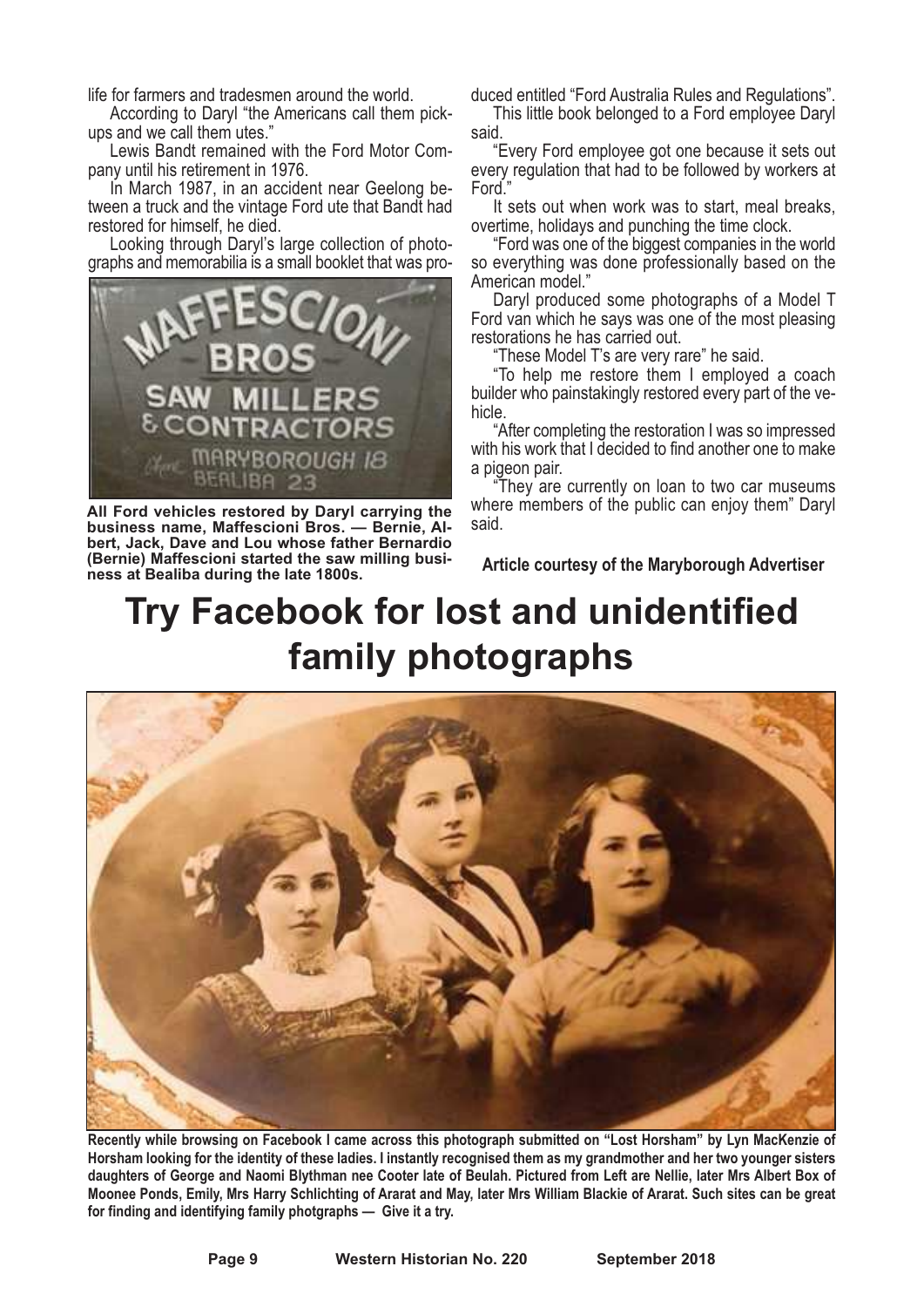### **WVAHS annual meeting at Port Fairy — 2018**

The Western Victorian Association of Historical So- cieties grew from origins in the Wimmera in <sup>1963</sup> and has more than fifty Member Societies. These are grouped into three zones (regions), "Midlands" to the North, "Wimmera", and "Southern" for the Western Dis- trict.

It is usual for zone meetings to be held every six months. Members report on their activities and this has become an important sharing of news and ideas. On 21 April zone meetings were scheduled in the morning with members coming together for the annual meeting business in the afternoon. There were more than seventy members registered

for the meetings with Member Societies represented by Arapiles, Ararat, Carisbrook, Cohuna, Colac, Camperdown, Donald, East Loddon, Edenhope, Geelong and<br>South West Rail, Glenthompson, Hopetoun, Horsham, Koroit, Maryborough, Mortlake, Nhill, Ouyen, Port Fairy, Portland, St Arnaud, Stawell, Swan Hill, Terang, Warrambool and Woolsthorpe. Apologies included Boort, Charlton, Minyip, Mt. Rouse, Warracknabeal and

Heytesbury. As host society Port Fairy President Judith Kershaw welcomed their visitors and outlined the program for the day including street walks after the meeting on Saturday afternoon, an evening dinner at "Charlies on East", and an invitation to visit the museum on Sunday morning. She commented on the many places available for lunch and invited visitors to show themselves around

town using information on Port Fairy buildings and fea-<br>tures described in the booklets provided.<br>The Dinner Meeting on Saturday night saw 64 in at-<br>tendance, better numbers than we have seen in recent years. The guest speaker was Roger Haldane. We asked him to continue the stories he started at a recent Port Fairy Historical Society meeting.

At the earlier meeting Roger talked about his early life when his father and uncles were based at the lighthouse on Griffiths Island. Roger's grandfather was lighthouse keeper and harbour master for more than 30 years. The families were involved with fishing and boatbuilding. They built the "Tacoma" in Port Fairy and launched it in 1951. The Tacoma then took the families and all their possessions to Port Lincoln where the ship is celebrated for its important part at the start of the tuna industry there. The family saw success with salmon, tuna, and prawn fishing.

At the dinner Roger gave some further information about his grandfather and the family enterprises from Port Lincoln, then moved on to describe the efforts he was involved with in establishing the first successful al- paca enterprise in Australia. After overcoming many problems with restriction on sales from South America, and difficult import conditions the animals were estab- lished near Lismore about 1990. Roger is an entertaining speaker and we hope we

can be lucky enough to hear his stories move on to take

in his buffalo cheese industry at Yambuk, and his work on Icelandic Ponies.



**Michael Menzies from Geelong and SW Rail, and Helen Curkpatrick from Horsham were re-elected to their positions as President and Secretary/Treasurer at the Annual Meeting.**



#### **Members at the Annual Meeting**

The visitors enjoyed the facilities at the Senior Citizens Club, and many members have to thank large number of Port Fairy Historical Society members for outstanding support on the day.

**The next Southern Zone meeting will be at Colac on Saturday October 13, 2018. Midland Zone meeting is at Carisbrook on Saturday, October 20, 2018 and Wimmera zone meeting is at Warracknabeal on Saturday, October 27, 2018 along with the Executive meeting at 12 noon. The WVAHS Annual General Meeting is at Swan Hill on Saturday, March 30, 2019.**

**The editor is currently looking for a photograph of the Carapooee railway station which was situated between Bealiba and St. Arnaud. Several stations along this line were identical with Bealiba.**

**Robin can be contacted on robinparker81@hotmail.com or 0459 032 068**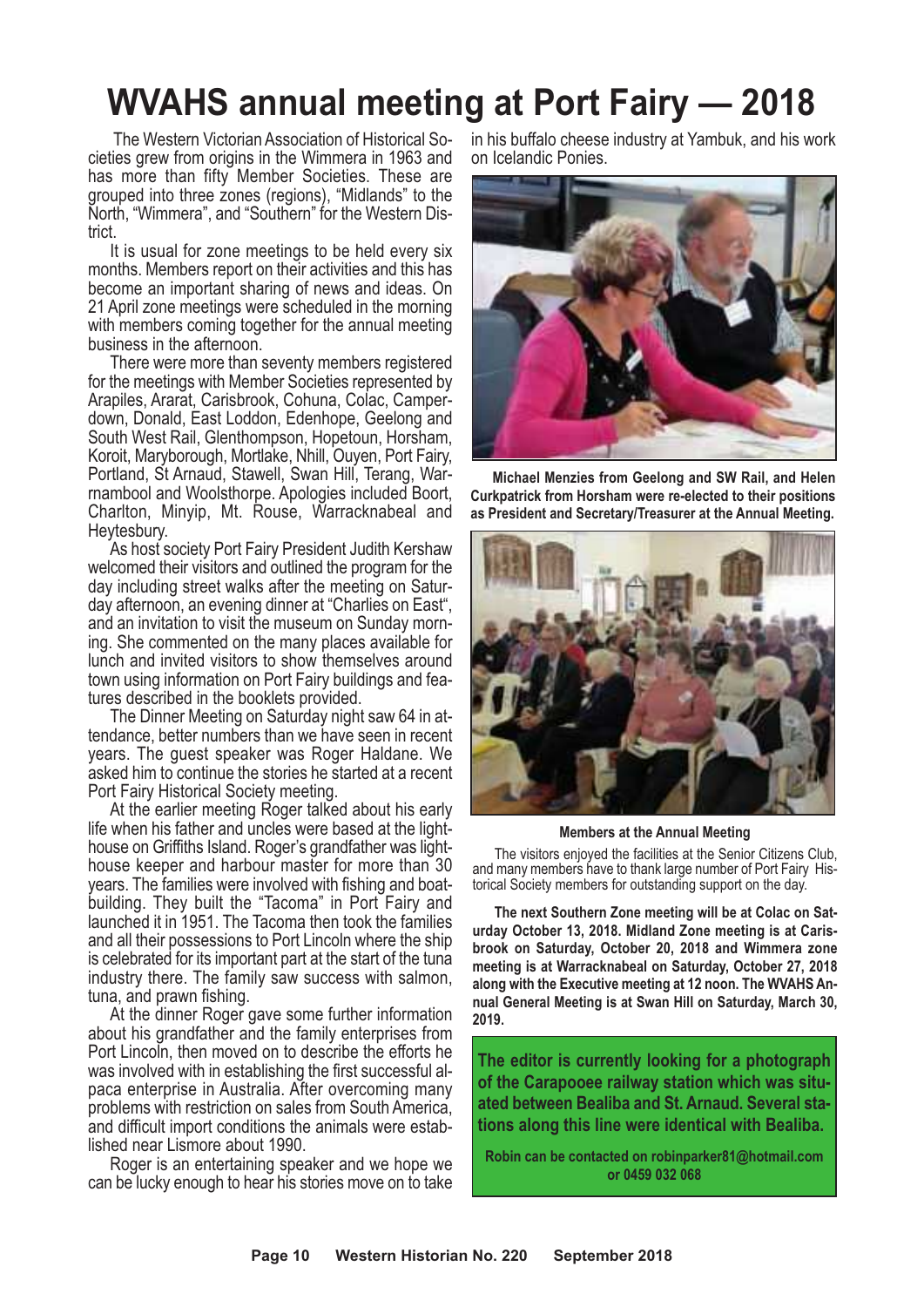

#### ROYAL HISTORICAL SOCIETY OF VICTORIA INC.

**239 A'Beckett Street, .Melbourne 3000**

### HISTORY WEEK SUN. 7 - SUN 14 OCTOBER 2018

**www. historyweek. org. au**

History Week was an initiative of the great community historian Weston Bate, when he was President of the RHSV. Weston Bate (1924-2017) whilst a history teacher, accepted a commission to write the history of Brighton. This became his MA thesis and this project shaped his life and that of the community history movement. His book with its expansive research, deep sense of place and vivid writing, encouraged many historians to see local history as valuable, and helped to inspire the creation of a hundred new historical societies at that time. Weston was a dynamic energiser of people and associations. He inspired hundreds of historical societies to pursue history with more skill, passion and tenacity (adapted from Richard Broome's obituary in The Age).

It is important that we keep the flame alive and continue our work to promote the importance of, and sheer pleasure to be found in, community history. In today's global world, local stories are becoming more important.

Please put up the History Week posters and distr:ibute the postcards - maybe it will be more effective to put these in your local library, shops or school? lf you'd like more please ring Amy on 03 9326 9288.

We have good web-based PR material too — ring and we'll email this to you. It can be used as email signatures, on Facebook and other social media.

Remember to upload your History Week events to the dedicated website. The RHSV publicist, Magda Petkoff, will be publicising the week and we need good stories!

The History Teachers' Association of Victoria has some great ideas for creating events in partnership with your local schools:

#### **https://www.htav.asn.au/htavnews/history-week-ideas-for-your-school**

lf you have any queries about History Week please do not hesitate to ask and we look forward to hearing about all your fabulous events,

**Rosemary.cameron @ historyvictoria.org.au**

#### **FOR THOSE WHO LIKE TO PLAN AHEAD ... HISTORY WEEK 2019: 13-20 OCTOBER**

**Tel: (03) 9326 9288 Find out more www.historyvictoria.org.au Email: office@historyvictoria.org.au ABN 36 520 615 411**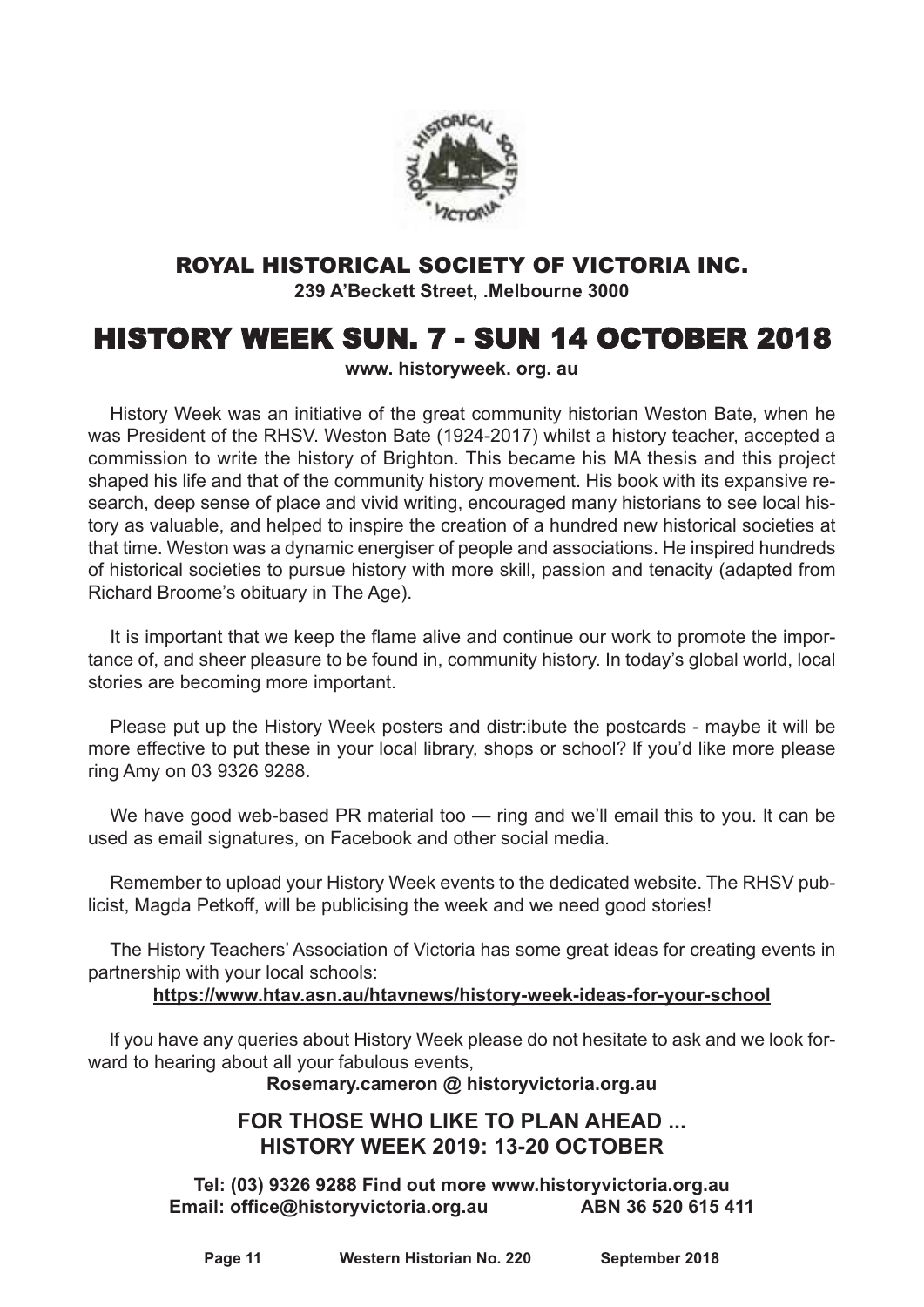#### You are invited to the Bealiba Railway Station 140th Birthday celebration **Sunday, September 9th 2018**

#### 10.30am Display:

**Opens Bealiba Station Master's Room**

#### 11.00am Movie Time

**The Titfield Thunderbolt: A riot of fun and laughter hides the truth that scrapping railways in this little English village can be disasterous.**

#### All Day Display:

**Railway details from local families, former railway employees. Frank Kupke Assistant Station Master (60's) tells it how it was. The timber mills information, train photographs, memorabilia, timetables, Station Master's duties. View the station.**

#### 2.30pm:

**Acknowledgement of Country, Flag Raising Ceremony and Birthday Cake.**

**Acknowedgement of Djaara Country.**

**We would like to acknowledge that we are meeting on Djaara Country of the Dja Dja Wurrung. We acknowledge that their forebears are the Traditional Owners of the area we are on and have been for many thousands of years. Aboriginal Flag raised.**

**Union Jack raised by Queen Victoria. Australian Flag raised by Louise Staley, M.P. Anthems played by St Arnaud Pipe Band.**

The history of the Bealiba Railway Station is the history of railways. As caretakers of this building we felt duty bound to inform as many people as possible about railway history and its role in the development of our district, our State and our country. We desired to share our pride in the history of the people of this district, both past and present who have sustained a life here.

The Mildura line was opened from Ballarat through to Maryborough and Dunolly in 1874/5 and continued onto St Arnaud in 1878. A light line was chosen because of the urgency to service the expansion to Donald and districts further north. There were 30+ station buildings needed to be constructed to allow the careful supervision of what was to become a very busy line. Remember communication before electricity was peo-

ple power.<br>
"The Bealiba Station building is still substantially intact as an example of the Rosedale style of building.<br>
Elements of the Bealiba style are: an oblong single-<br>
storey plan timber construction with bisecting combined station and residence (two bedrooms, parlour and kitchen — in 1930's a larger kitchen and a bathroom were added) and two for railway purposes – the Booking Office and the Ladies Waiting Room. The four



**Bealiba Railway Station midway between Melbourne and Mildura.**

corner rooms all had fireplaces. The lamp room and toi- lets were in the station yard. Copying the diminutive Dooen Style the bargeboards were fringed with cast iron lace work." From: Andrew Ward — Wimmera..way back when – www wimmera-w-b-w. blogspot.com,au

**NOTE.** Andrew Ward helped Robert locate a piece of the original lace work. Robert took this piece to the Billmans foundry in Castlemaine where each replacement piece was cast in a bed of sand. The reinstalment of all 22 3ft length pieces has enhanced the appearance of the station. This work was funded by the generosity of visitors, Bealiba Historic Society, Bealiba Progress Assoc., Andrew Ward and the Coopers themselves.

On 3rd September 1878" The Age" reported today, the opening of Dunolly and St Arnaud line to Bealiba was commemorated by a banquet at Bealiba to which all the leading men of the adjoining townships were invited. A bullock was roasted whole and several casks of ale presented by some of the residents for the refreshment of the masses.

Birthdays are celebration times — so amusement and enjoyment will be the focus of Bealiba Railway Stations 140th. We had the cake, the decorations and the locals for the 130th but this time………..

The Station Birthday Celebration program begins with the hilarious film "The Titfield Thunderbolt" which will entertain the younger and less serious train enthusiasts. Meanwhile the display at the station will enthral the rail tragic. Collections of tickets, maps, rail plans and wonderful photos of the locos that have worked this line. Descriptions of the hand moved turntable that added a little engine to the main loco as it huffed and puffed up the Bealiba Bank — the steepest incline on the whole rail line. Safe working schedules, photos of those so tough gangers and much more rail history will be on display.

One of our special guests will be on hand to remind us of how the water buckets were measured to be ex- actly <sup>3</sup> inches from the top so as not to spill. He has shared with us a very official document showing how he received a fine of \$2 (one pound) for holding up the Mildura train for 12 minutes because he and the assistant had fallen asleep at 4am. The story reminds us of the vital role of rail employees. Their responsibility did not end there; don't forget the beer for the hotels was delivered by rail!

The Birthday Program also includes a lecture titled "The Vision and Courage of a Railway line to Mildura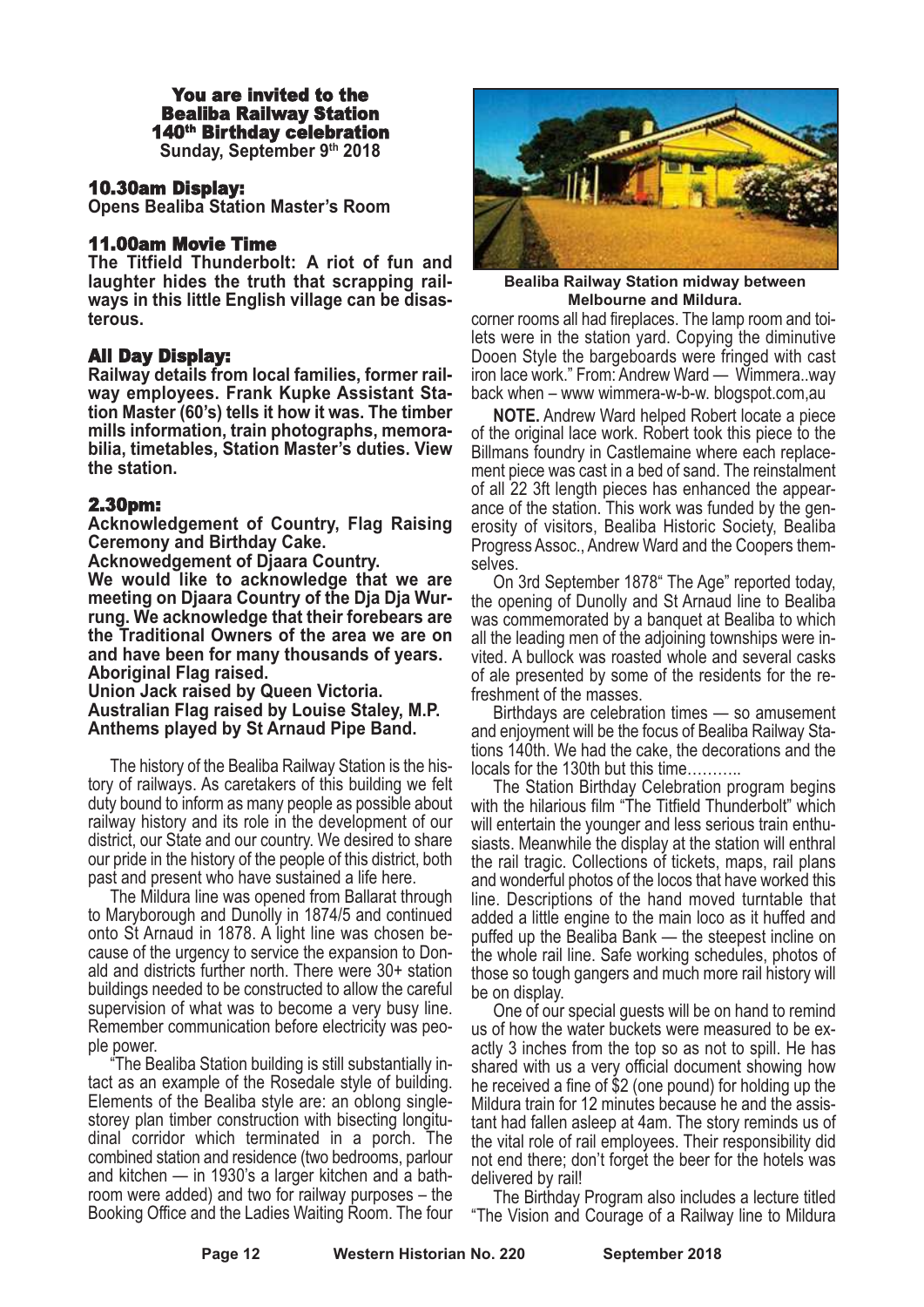1878". There will be flag raising by "Queen Victoria" and a birthday cake. Lunch can be purchased – pizza, roast on a roll plus the famous CWA all day teas.

Today the Station is the most prominent historic, rural building in the community attracting over 450 visitors' signatures over the past two years, particularly train photographers and artists. The Standard Gauge alterations are still being fine tuned but the trains rush past at 80km with a cheery toot as they pass even at 3am. Although they no longer stop at Bealiba Station it is encouraging to see three locos and over 90 wagons, "carrying freight of export grain, containerised wine, grapes ,citrus, dried fruit and juice totalling around 1.5 million tons per year. " Mildura railway line.www.wilipedia.org/wiki/Mildura\_railway\_line

When one of these trains pass through Bealiba Station there will be waves and cheers on September 9th 2018.

> **Article by Robert and Heather Cooper of Bealiba Railway Station.**



**Every childhood memory comes alive with this photograph.**

### **Genealogy and the Victorian State Railway**

### **Reply from Western Historian, June 2018, <sup>P</sup> 13.** G'day Robin, Interested to see that my ancient data-

base is still maybe of some use...

"There is at least one index to railways employees: tury, compiled by Bob Thornton; published Melbourne, Library Council of Victoria, 1988. This is available to members of the Genealogical Society of Victoria and may be in public libraries"

The database was created in a pre-internet age  $$ a time when one had to go and actually 'look things

up'...<br>In this day and age its relevance is somewhat reduced as it was based on printed data that is now largely available via the wonders of the internet. The

base documents are the printed lists of VR employees from the Victorian Government Gazettes, viz: 1884-64,<br>1899-11, 1890-30, 1893-12, 1896-16, 1899-11, 1902-<br>123, 1905-142, 1908-51, 1911-31, 1914-115, 1918-30,<br>1921-57, 1924-81, 1926-54 and 1929-79.<br>These lists do not include

later issues were not incorporated into the database. Some minor additional source material is in the

database — but, as indicated, the bulk is readily avail- able on line and only requires interpretation to sort out

who's who from issue to issue.<br>Just a few words for your readers to clarify the cur-<br>rent situation.

**Bob Thornton [President, Skipton & District Historical Society]**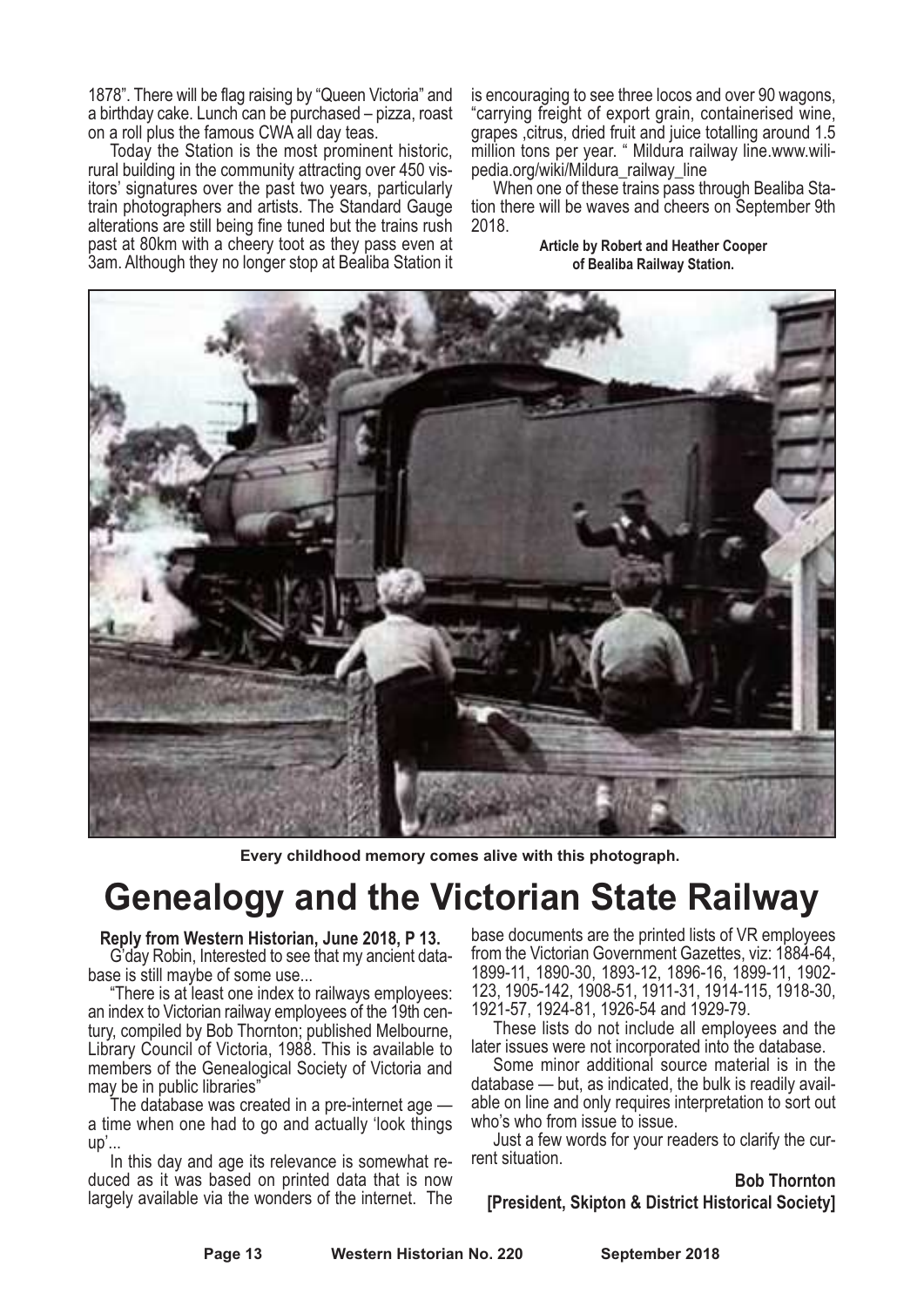### **Bealiba Station 140th birthday railway tour**

#### **Sunday 9 September 2018**

*Join us on a coach tour from North Geelong (or Wendouree), for a visit to Bealiba Station for its 140th birthday celebrations.*

*We will follow the railway from Maryborough to Dunolly and Bealiba, briefly viewing former station and siding locations along the way. Return via the recently restored Avoca Station for a late afternoon tea.*

The first main line railways in Victoria were opened between Geelong and Melbourne in 1857 followed in 1862 by Geelong to Ballarat. In the same year, a line from Melbourne reached Castlemaine and Bendigo, extended to its objective, the Murray River at Echuca, in 1864. A railway from Castlemaine to Maryborough opened on 7 July 1874 and, on the same day a railway from Ballarat to Maryborough was opened as far as Creswick. It was extended to Clunes on 16 November 1874 and through to Maryborough on 2 February 1875. A line from Maryborough to Dunolly was opened on 6 October 1874.

The railway from Dunolly to Bealiba was officially opened on 3 September 1878 (and extended to St. Arnaud on 23 December 1878). The position of Stationmaster at Bealiba was removed on 26 February 1968 and it ceased to be used for train operational purposes from 19 March 1989. The station building has been beautifully restored by a couple as their residence and is surrounded by pleasant gardens. 140th birthday celebrations have been organized and we should attend as it will be a nice day out showing support of these

local activities. <sup>A</sup> day tour by coach from North Geelong Station at <sup>08</sup> 15, picking up passengers from Melbourne and en- route at Wendouree Station (10 am) and then driving to Bealiba via Maryborough and Dunolly. There will be an all-day display of railway history at the station, a luncheon of local delights available to purchase (at own expense), an illustrated talk about local rail history and other activities till mid-afternoon. We will return via Avoca station for afternoon tea and then drop passen- gers off at Wendouree and North Geelong stations. Passengers from Melbourne and elsewhere may

travel to Wendouree by V/Line train at their own ex- pense and join the coach tour there. AMyki card is valid for travel to and from Wendouree. The coach will trans- port passengers from and to North Geelong.

*OUR TOUR:* For Melbourne based passengers, travel by the V/Line Ararat train departing Southern Cross at 08.16 or intermediate stations to Ballarat due to arrive Wendouree 09.49.

For Geelong and district passengers, the coach will depart from North Geelong Station (service road adjacent to Melbourne Road) at 08.15 travelling directly to Wendouree Station where the passengers arriving there by rail (or road) will be collected. The coach will

then depart Wendouree at 10.00. We will stop briefly at the magnificent Maryborough

Railway Station and then follow the railway closely via Dunolly to Bealiba arriving around midday. A variety of displays and activities are taking place at and adjacent to the Bealiba station. Lunch is available (at own cost) with a variety of food available — hot spuds, pizza, roast rolls, tea or coffee, etc.

We will depart Bealiba at 15.30 and travel via Archdale Junction to Avoca. The station building there has been restored in recent years and during previous tours we have seen it prior to the work commencing (November 2015) and during repair (October 2016). Now open as a community Art Gallery, we will be dropping in for a late afternoon tea and inspection. The previously derelict rail tracks past the platform are now also re-laid and back in use since early this year. We will drop off at Wendouree Station connecting with the 18 06 V/Line train to Melbourne, due to arrive at Southern Cross 19. 40. The coach will return Geelong passengers to North Geelong Station around 19.15.

We suggest that you wear suitable footwear and bring a hat and coat in case of sunny weather, cold winds or rain!

**TIMES:** North Geelong Station (service road adjacent to Melbourne Road) depart 08.15. Passengers from Melbourne and intermediate stations travel by the 08.16 V/Line Ararat service to Wendouree, where you will join the coach tour on arrival at 09.50. On the return journey we aim to arrive at Wendouree Station to connect with the 18.06 V/Line service to Melbourne due Southern Cross at 19.40. The coach will then return to

North Geelong Station around 19.15. *BOOKING AND FARES:* Adult \$54, Concession

\$49, Child under 16 years \$30.<br>The fare includes coach travel from North Gee-<br>Jong or Wendouree Station, coach tour, brief notes *and afternoon tea.* Passengers from Melbourne and other stations must use a Myki, other ticket or valid free rail pass for travel by V/Line to Wendouree Station to

join and return from the tour at your own expense. Bookings are to be made preferably via the online booking service Trybooking. The tour booking code is: www.trybooking.com/XSAZ

For those unable to use that facility, please contact us first to confirm that seats are available and then post the attached form to the Booking Officer, Bealiba Tour, <sup>P</sup> <sup>O</sup> Box 1953, Geelong 3220, or by email to railexp@bigpond.com

Final information will be forwarded during the week prior to departure, by email if you have indicated that option, or by mail. Please enclose a stamped self-addressed DL size envelope with your booking only if you wish to have final tour information mailed to you.

*ENQUIRIES:* Phone enquiries may be made to Michael Menzies on 0419 546 251, preferably between 7.00pm and 9.30pm weeknights or leave a message and I will return your call when available.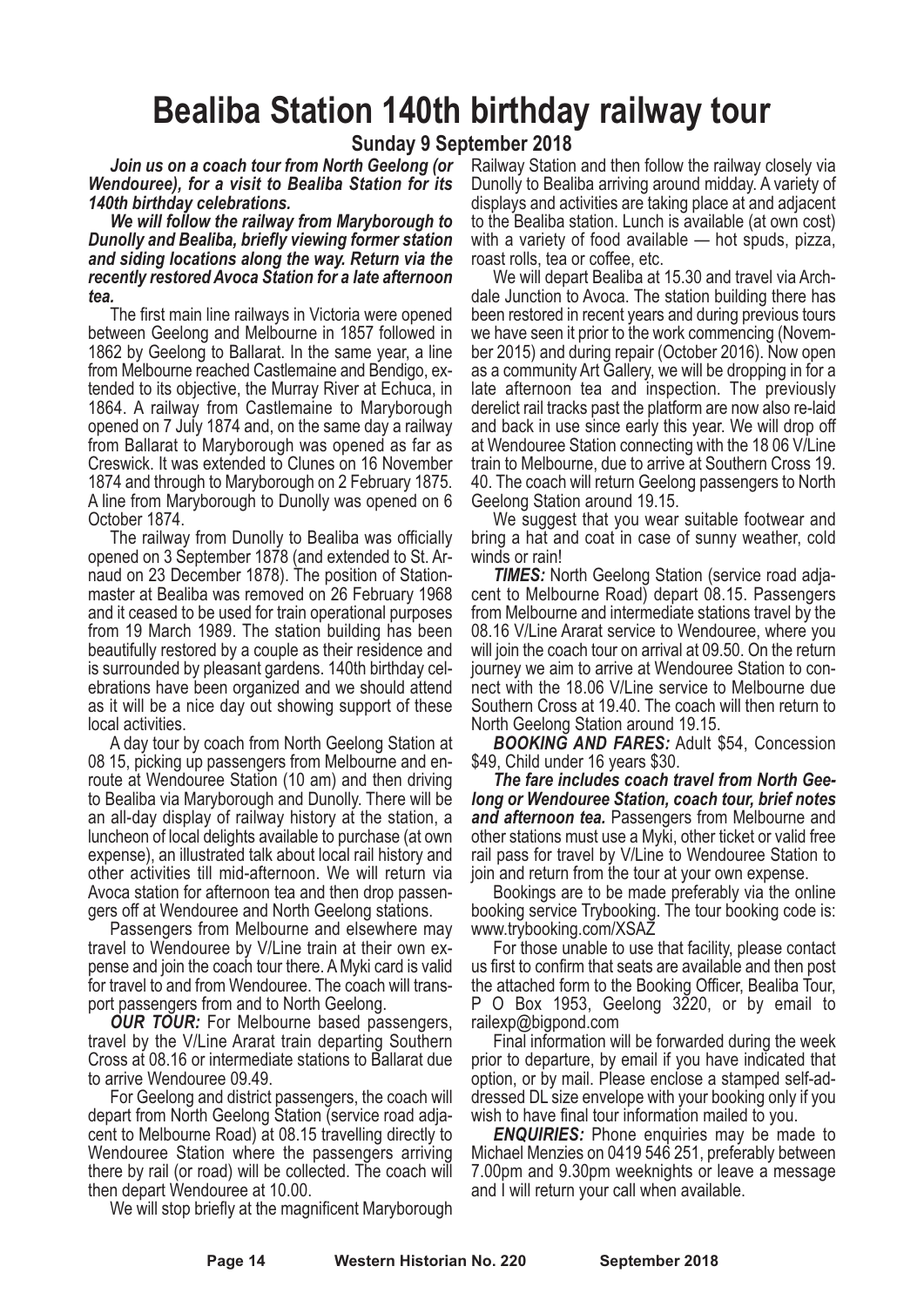*Geelong & South Western Rail Heritage Society Inc. IAN: A0049909K P. O. Box 1953, Geelong 3220. Bealiba station 140th tour. Sunday <sup>9</sup> September <sup>2018</sup>*

*The Booking Officer. Date: / / <sup>2018</sup> Bealiba Tour. PO Box 1953, Geelong <sup>3220</sup>*

Please find set out below my booking requirements for the above tour. \_ \_ \_ Adults @ \$54 ea. \$ \_ \_ \_ Concession @ \$49 ea. \$\_ \_ \_ Child under <sup>16</sup> @ \$30 ea. \$\_ \_ \_ TOTAL: \$\_\_\_\_\_\_\_\_\_\_\_\_ Payment may be made directly into our bank ac-

count over the counter or by internet banking. *Bendigo Bank: BSB 633 108, Account Number: 130308083* (Please identify your payment as 'Bealiba Tour' and include the surname of the person making the booking). Make cheques/money orders payable to Geelong &

South Western Rail Heritage Society Inc. Payment may no longer be made by MasterCard or VISA, as we no longer have access to those facilities.

Name of person making booking: ……………………… ………………………………….......................................

Address: ……………………………………………………

……………………………… ……………………………

………….……………………………………. Postcode: …..….. Phone: ……………………………… Email: ………………………………………….

I will join and leave the tour at North Geelong / Wendouree (please advise). Names of others in party (show age if under 16): …………………………………………

Please confirm this booking by email or enclose a business-sized (DL) stamped self-addressed envelope for details to be posted to you.

Signed: ………………………………………………… Date / / 2018.

### **Up and coming Rail/Coach Tours**

*Geelong & South Western Rail Heritage Society Inc. IAN: A0049909K P. O. Box 1953, Geelong 3220.*

— Rail/coach tours 2018/2019/2020. The events below are as at 15 August 2018. Day tours and events currently planned for the remainder of 2018 and for 2019 are set out below.

Dates beyond March 2019 are tentative but will hopefully stay firm.

#### *Saturday 6 October 2018: Waubra Junc.-Ballarat Racecourse-Waubra.*

The railway from Waubra Junction to Waubra opened as far as Ballarat Racecourse on 11 August 1881 and to Waubra on 1 October 1888 (130 years ago). It closed from 31 January 1968 (50 years ago this year). <sup>A</sup> day tour by coach from North Geelong (approx. 08.30), picking up at Wendouree Station <sup>10</sup> <sup>00</sup> (connect <sup>08</sup> <sup>16</sup> train from Melbourne). We will follow the line, view all station and siding locations and enjoy lunch and afternoon tea at suitable venues! Return to Wen- douree (or Ballarat) Station and North Geelong. *Saturday <sup>17</sup> November 2018:*

### *Nyora-Wonthaggi: 40 years since closure.*

The railway from Nyora to Wonthaggi opened in 1910 and was officially closed from 21 November 1978. We will explore this interesting railway and its coal mining sites to mark the 40th anniversary of its closure. A day tour by coach from Geelong, picking up at Melbourne and Cranbourne. Morning tea, lunch and afternoon tea will be supplied. Drop off at Cranbourne and Melbourne on the way back to North Geelong station.

*2019*

#### *Sunday 17 March 2019: 'Pitfield Thunderbolt' railway tour.*

Late in the 19th Century, gold mining activity was underway in the area south-west of Ballarat. Plans were prepared to construct a railway connecting with the Linton railway at Newtown and head generally south to serve Cape Clear and the goldfields out on to the western plains at Pitfield. The railway was surveyed but the local council would not support formation of a Railway Construction Trust to acquire the land reserve for the railway and its construction lapsed in 1903. In 1909-11 the first few kilometres of the surveyed line was constructed as part of a railway to Cressy and on to Beeac, to provide a long talked about Ballarat – Colac rail link.<br>It closed in 1953 and was the focus of one of our fir tours in November 2011. A day tour by coach from North Geelong Station (approx. 08.30), picking up pas- sengers at Cape Clear (approx. 10am). We will follow the rail alignment south from Newtown, viewing re- mains of the section built in 1910-11 then detour to Happy Valley for lunch. We then follow the rest of the planned rail alignment to the terminus at Pitfield. It is amazing how you can just about visualise the railway being there! Local mining and district history will also be a feature of this tour. Lunch and afternoon tea will be included. We may explore some more of the re- mains of the railway that was actually built on our way back to drop off at Cape Clear and then return to North Geelong station.

#### *Saturday 18 May 2019: South Geelong-Queenscliff 140th.*

The broad gauge railway from Queenscliff Junction to Queenscliff opened on <sup>21</sup> May <sup>1879</sup> (140 years ago). It will also be <sup>40</sup> years since the Belmont Common Rail- way was relocated to Queenscliff to form what is now the Bellarine Railway. We will follow the former broad gauge line, visiting the site of all former stations and sidings.

#### *Saturday 8 – Monday 10 June 2019: Dimboola-Jeparit-Yaapeet & Yanac.*

The railway from Dimboola to Jeparit opened on 19 June 1894 (125 years ago), to Rainbow on 2 November 1899 (120 years ago), Jeparit to Lorquon on 10 December 1912, Rainbow to Yaapeet on 26 June 1914 and Lorquon to Yanac on 27 June 1916. A visit to all of these remote railway lines during the Queen's Birthday week- end will coincide with the 125th anniversary of the 'main' line, be not far off the 120th anniversary of the remaining track still in use from Dimboola to Rainbow,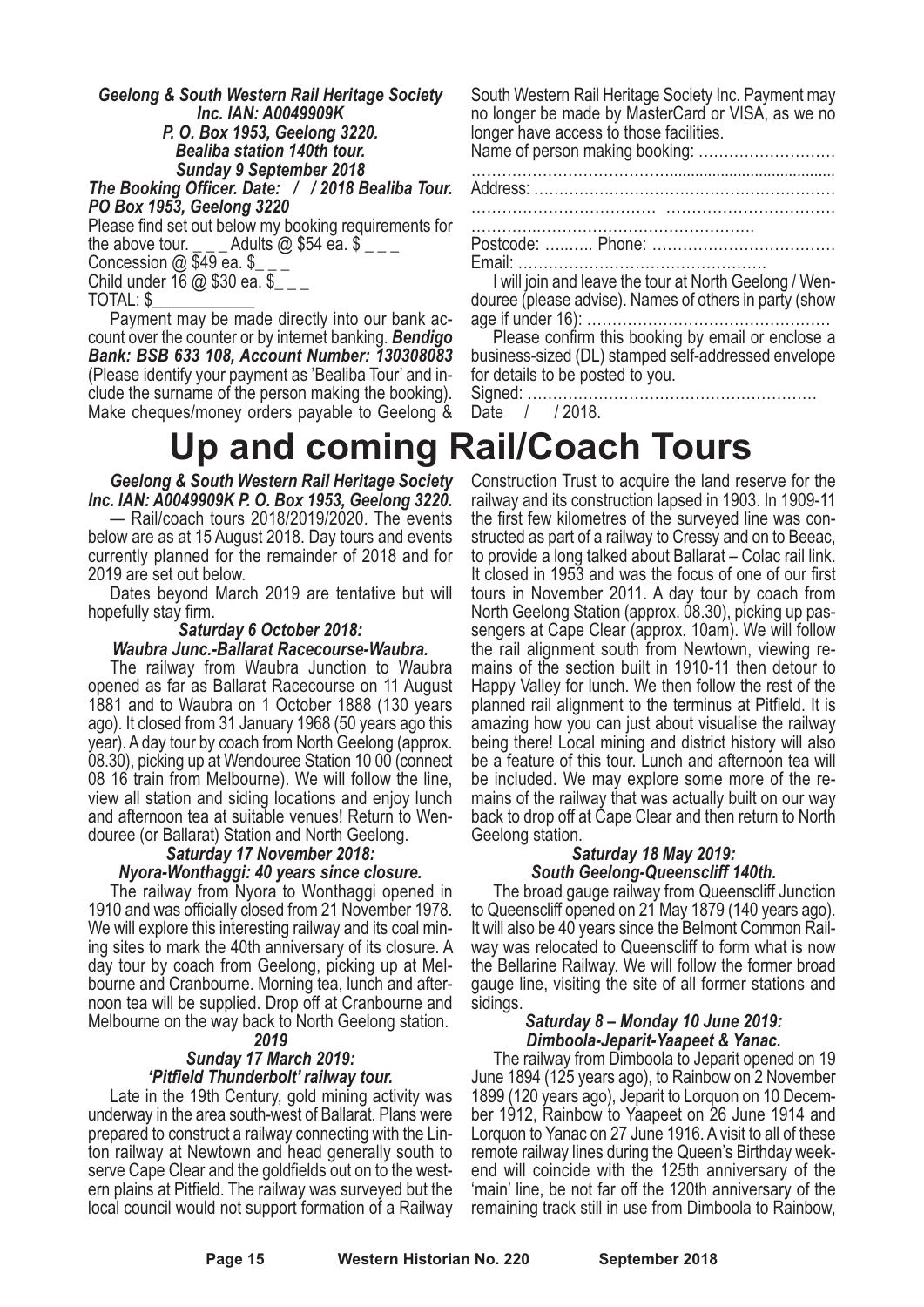plus not far past the centenary of the two 'branch' lines! We will follow the currently open and also the closed lines and visit the site of all former stations and sidings. *Saturday <sup>14</sup> September 2019:*

### *Ballarat East to Buninyong.*

The railway from Ballarat East to Buninyong opened on 12 September 1889, 130 years ago. This short line has been on our list to visit for <sup>a</sup> long time, so this an- niversary seems an appropriate occasion to do it. The coach will depart from North Geelong station and pick up and set down passengers at Ballarat. We will follow the former line (closed beyond Eureka on 28 February 1948), visiting the site of all former stations and sidings. We may add a few other locations of rail interest nearby to fill out the day.

#### *Saturday 16 November 2019: Yea to Alexandra, plus Kerrisdale Mountain Railway and Alexandra Timber Museum.*

The railway from Tallarook to Yea opened on 16 November 1884. It was extended to Molesworth on 12 November 1889, 130 years ago. The following year, the line was extended to Cathkin and Alexandra Road. Fi-

nally, on 28 October 1909 (100 years ago), the railway reached Alexandra. That centenary is a good excuse to visit the line, the Alexandra Timber Tramway and Museum plus the spectacular Kerrisdale Mountain Railway. The coach will depart from North Geelong station and pick up and set down metropolitan passengers at Broadmeadows and/or Tallarook. 2020

#### *Saturday 14 March 2020: Moriac-Wensleydale, plus gravel pits and coal mine.*

The railway from Moriac to Wensleydale opened on 17 March 1890 (130 years ago). We will follow the line visiting the site of all former stations and sidings. There will be an opportunity to walk some sections of the old formation. We will also follow the proposed extension towards Airey's Inlet and inspect some of the remains of coal mines and gravel pits served by the line. Contact: Michael Menzies, President. 0419 546 251. Email:geelongrailheritage@gmail.com Like us and view updated event/tour details on Face book: Birregurra Station. *www.geelongrailheritage.org.au*

### **The great fire at Inglewood in 1862**

The most extensive fire that has ever occurred in the colony took place at Inglewood on Wednesday night (December 10, 1862). Property for the most part unin- sured to the amount of £100,000 has been consumed. Sixty-three houses, the Bank of Victoria and the London Chartered Bank, four or five of the largest hotels, the Theatre Royal, and some of the largest stores in the

town, have been completely destroyed. About <sup>6</sup> o'clock in the evening the barman of the United States Hotel in Commercial street observed smoke issuing from the drapery promises of Mr. Harley on the opposite side of the road. He immediately gave the alarm and every available hand was employed in

conveying water in buckets to the burning building. No one being resident in the store they had to break open the doors and windows to get to the place. All their efforts however proved unavailing. The flames rapidly seized hold of the wooden materials of which the place was composed and in a few minutes was on fire from end to end. Water was scarce even if there had been a fire engine in the town to render it of any service and what little was brought by one or two water carts was not of the slightest avail in arresting the flames which spread on either side of Harley's store. The line of fire rapidly extending as though a match had been applied

to <sup>a</sup> piece of paper. The truth of the simile may be relied on when we state that all the houses destroyed were composed of wood and after such a very dry and hot day would ignite like matchwood. The want of water and the spreading of the flames seemed to paralyse those who assembled to render what assistance they could but it was soon evident that unless prompt measures were resorted to

the whole town would be destroyed. The efforts of the men were then directed to pulling down some of the houses on the side of the street and this arrested the fire on that side but not before between

thirty or forty had gone. The danger however was only half over as the great heat and flames from one of the larger stores communicated with one of the places on the other side of the way and it soon became apparent

that the line of houses on that side would be destroyed. In <sup>a</sup> few minutes this proved to be correct the fire laying hold of the houses on this side even more rapidly than on the other. So rapid indeed was the fire alto- gether that with the exception of <sup>a</sup> few portable articles saved from one or two of the houses the whole contents of the sixty-three houses were consumed. On the second or opposite side of the street about

five and twenty places were destroyed. These included the United States and Golden Age Hotels, the Theatre Royal and "Inglewood Advertiser" at the end of Chancery lane. This lane causing a break in the line of fire. was the only cause of it being stayed, both the aid of water and the pulling down of houses proving alike ineffectual. Some scenes of disorder occurring at the fire in consequence of the free use of stimulants it be- came necessary to embody <sup>a</sup> number of special con- stables to preserve order. Sergeant Acton was knocked down by one man and was very severely handled be-<br>fore he was rescued.<br>Our informant states that water being so scarce a

storekeeper broached four or five hogsheads of ale and with the contents endeavoured to stay the progress of the fire. It appears that the store in which the fire originated was closed for the night and that no fire had been alight therein all day. This of course has given rise to all kinds of ugly rumors as regards the origin of the fire. It is a most singular feature in the circumstances connected with the fire that a preliminary meeting had been called for that evening for the purpose of organising a volunteer fire brigade.

**Mary & Dunolly Advertiser December 12, 1862.**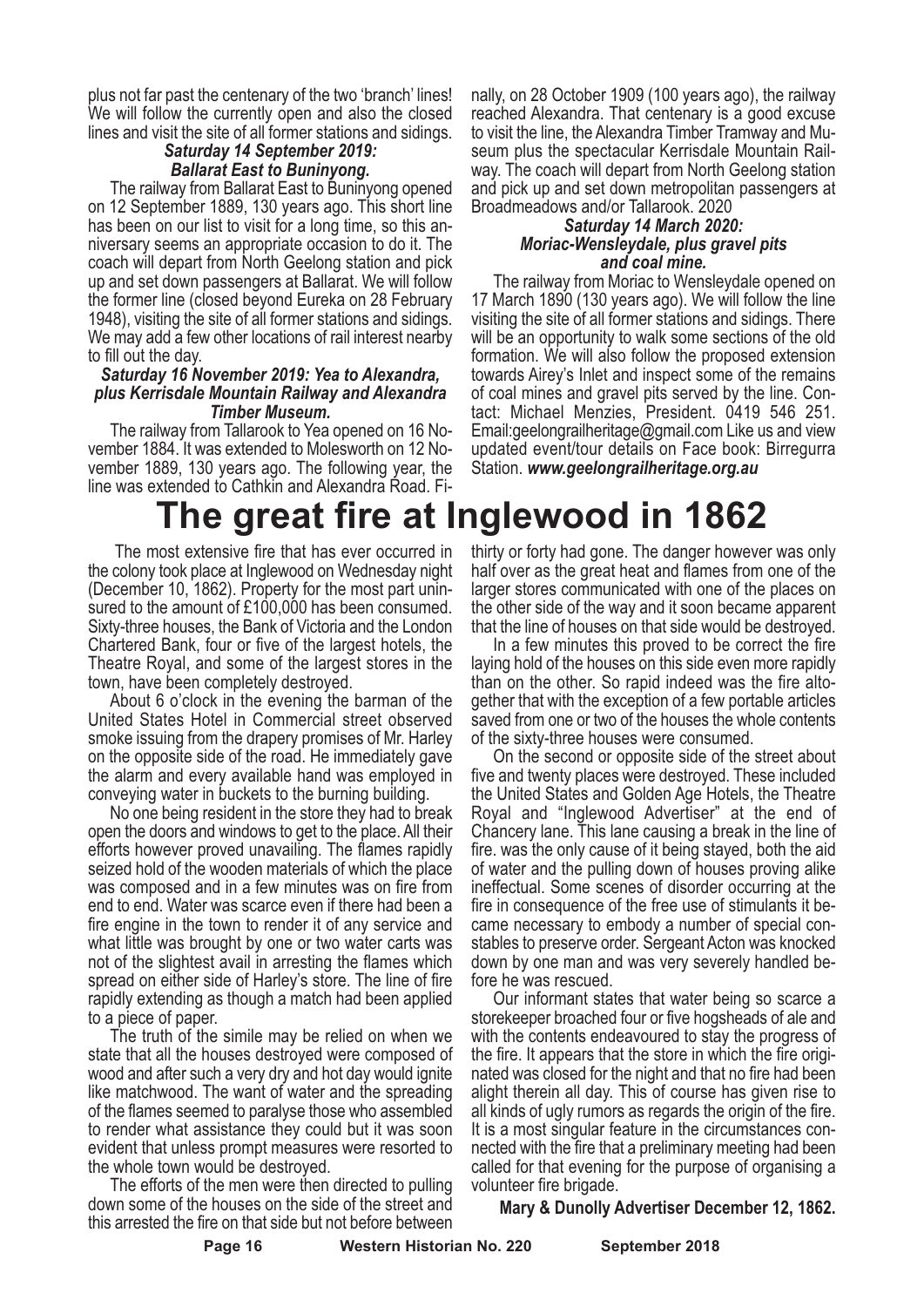### **Confession and Execution at Ballarat**

The dread penalty of the law was carried into effect on Monday (March 19, 1864) on the person of Alexander Davis who was found guilty of the murder of George Sims, at Smythesdale on May 31, 1863.

The hour of execution was fixed for 9 o'clock but by about 8 o'clock a number of people had begun to assemble in the vicinity of the gaol. The sheriff had adopted the precaution of allowing no one to enter except on the production of a written order but some extra amount of latitude must have been exercised for a few minutes before 9 o'clock, the inner yard was occupied by about fifty persons of all classes from professional men downwards. At 9 o'clock the inner doors were opened and the spectators were admitted to the main corridor where the ghastly instrument is permanently fixed.

The unhappy culprit was in the upper condemned cell, with the Rev. Mr. Potter and the Rev. Mr. Hollisand their voices administering the last religious services could be distinctly heard. In a few minutes the sheriff entered the cell and produced the Governor's warrant. The executioner then commenced the operation of pinioning and the unfortunate man was led to the scaffold — his face being turned away from the spectators. In the midst of prayer, to which he listened attentively, the bolt was drawn, a heavy thud was heard and the sentence of the law had been fulfilled. A few convulsive motions could be observed, the executioner was once obliged to pull the legs of the deceased and all was over.

From the statements made by those who attended the man in his last moments he died perfectly calm and reconciled to his fate. His last words were "I am truly happy." Before he died he made the following confession: "On Saturday, May 31, 1863, between half past four or five, I left my work, going in the direction of home. I saw Sims go into a little store and stood and looked at him for a little while. I then went into another store to purchase groceries. This was at Scarsdale. I presented a £1 note to the man and as he had no change I promised to call and pay him on the following Monday.

When I went out of the store I saw Sims going down in the direction of Creswick. I followed him for some time. He turned off the road towards Browns. I saw him then go into his tent. I had a stick in my hand. I stood and looked at his tent for five minutes. I then walked to my tent without anybody seeing me. Had my supper, went to bed and got up at a quarter to twelve. There were in my tent some pieces of green wood about three feet in length, three inches thick and two inches wide. I cut one of these to a point in the shape of a club. I had the same clothes on in court as I had at the time of the murder, except the shirt and waistcoat, which had blood on them and which I burnt. When I got to Sims tent I stood for about five minutes. I saw some men and boys coming along the road. I went from the tent towards the fire and it was me the boys saw lighting my pipe. When

I thought the boys were far enough away I went to the tent and cut the strings of the flap with a knife. Sims was in bed. I raised the club to strike him. He cried out "Murder" about a second before I struck him. The blow did not stun him. Then, as he rose from the bed, he caught me by the hair and fell just outside the tent door. I was on top of him. He received two or three blows about the thighs, which caused him to jump up and fall on the spot when he was found, and again cried "Murder." I then beat him whilst he was lying on the ground several times with the club which I afterwards burnt to ashes. I then left him.

The stick and stove produced at the inquest were not used by me for a month and the evidence given about them is incorrect. The trousers I now wear are those I had on at the time and I washed them on Sunday morning. The evidence about my boots is incorrect. I had washed them. I wish to make a few remarks about the evidence given against me.

The conversation stated by Hudson as having taken place with me is false. His manner was such that I declined to say anything to him and I did not show him the way to my tent. Jackson's evidence was correct. I made the statement he made against me. Daly's evidence was false. Mr. Dent, the publican, stated that Cox was in his bar at between 9 and 10 o'clock and another witness Neale Maguire made the same statement. I swear that Cox was in his bed at the time. Mrs. Cunningham's statement was correct so was that of the boys.'

*The witness Neale Maguire in the last paragraph was the editor's great great grandfather.*

**The "Western Historian" compiled by Robin Parker for the Western Victorian Association of Historical Societies.**

**For content suggestions email robinparker81@hotmail.com**

SURPLUS EQUIPMENT **free to a new home** 2 microfiche readers (1) 3M Consultant 114 (2) Leigh Mardon nmi75 **Contact Robin Parker** 0459 032 068